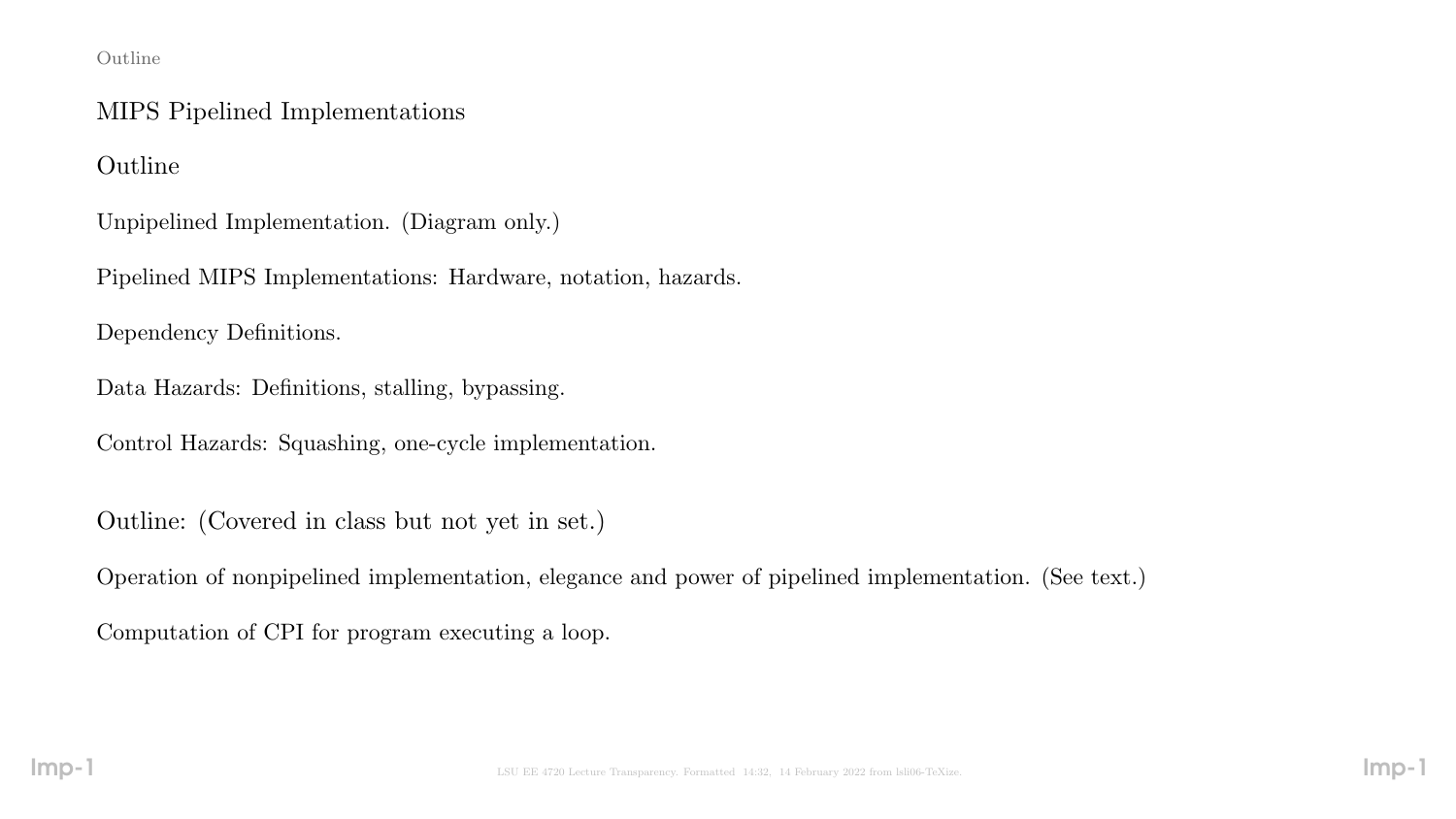Very Simple MIPS Implementations  $\gg$  Minimum Hardware Multi-cycle Implementation

Very Simple MIPS Implementations

Minimum Hardware Multi-cycle Implementation

From EE 3755 (as offered by dmk).

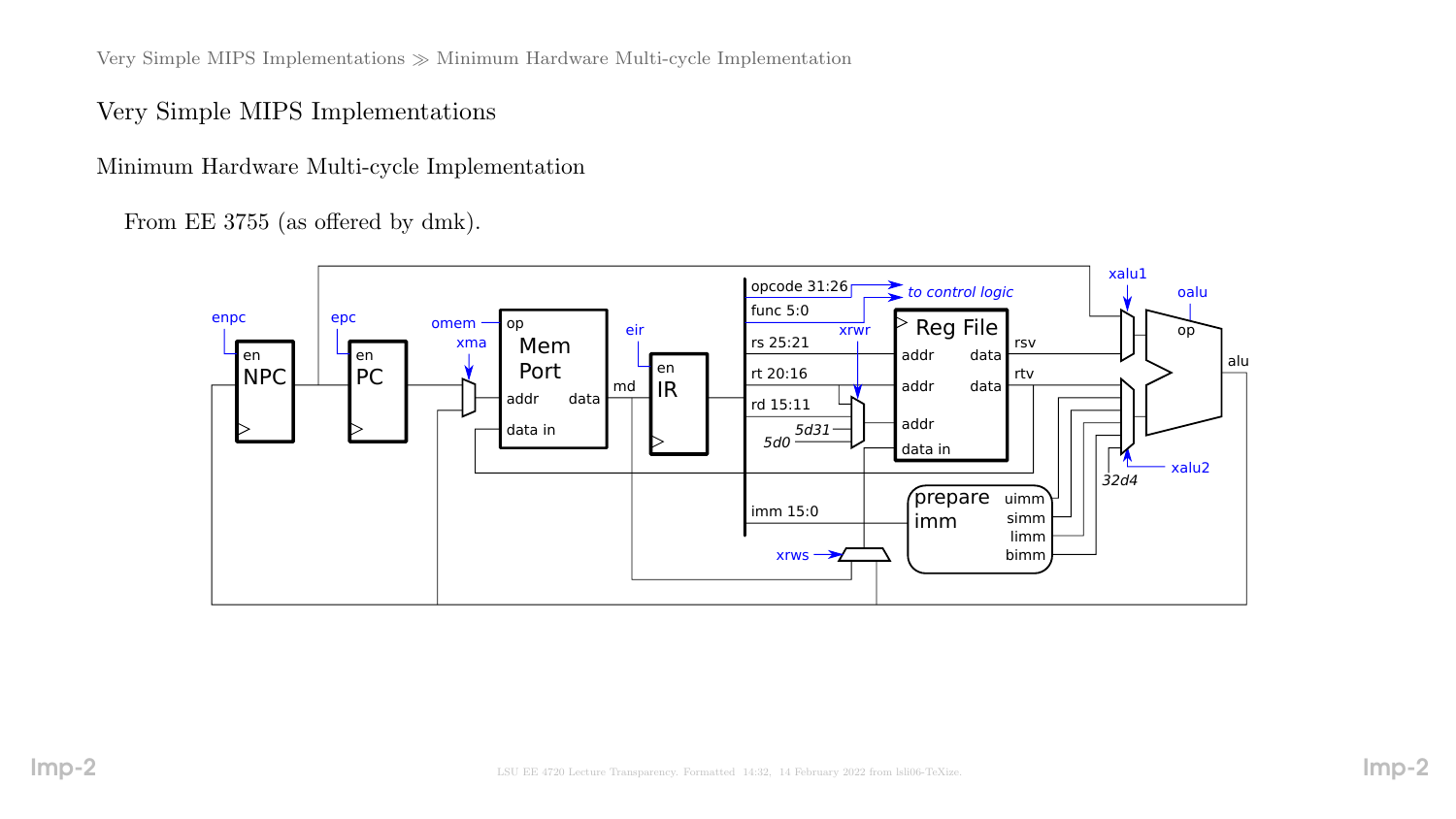Very Simple MIPS Implementations  $\gg$  Minimum Hardware Multi-cycle Implementation

#### Features

Avoid duplication of hardware: One Memory Port, One Adder (ALU).

Relatively complex control logic needed to re-use ALU, etc.

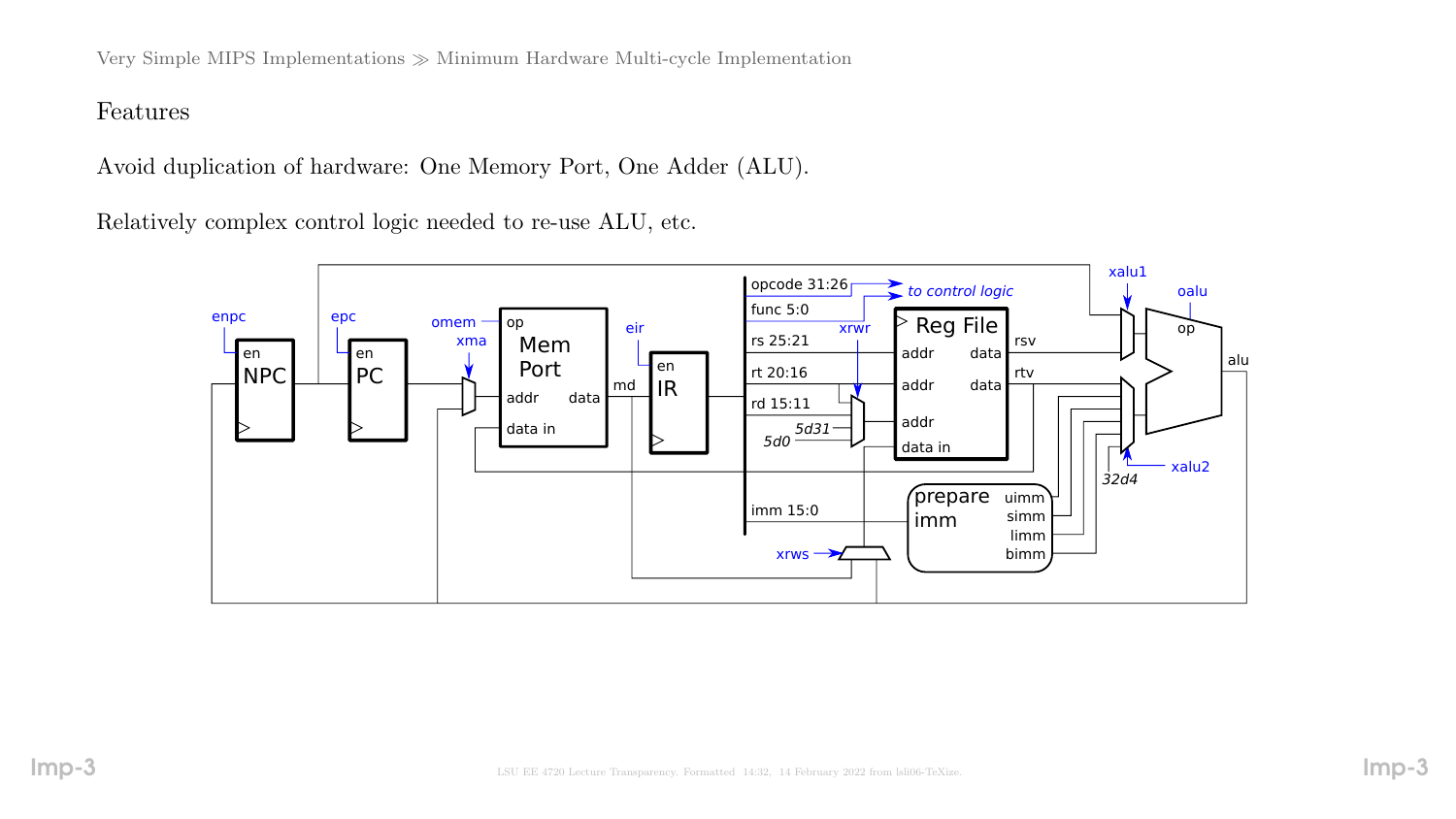Very Simple MIPS Implementations  $\gg$  Unpipelined Implementation

## Unpipelined Implementation

In this implementation hardware is duplicated.

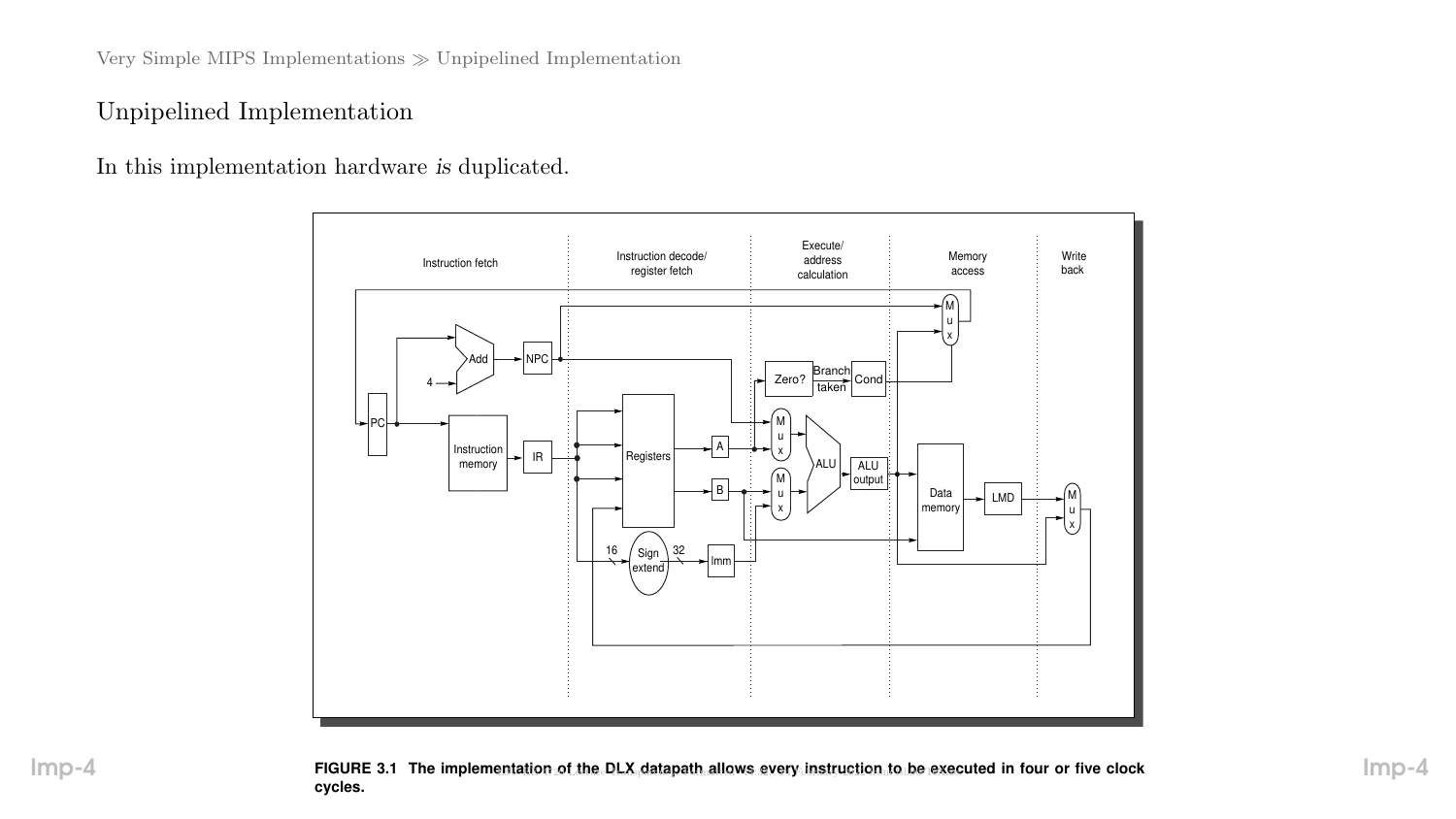Pipelining Terminology and Concepts  $\gg$  Pipelined MIPS Implementation

### Pipelining Terminology and Concepts

Pipelined MIPS Implementation

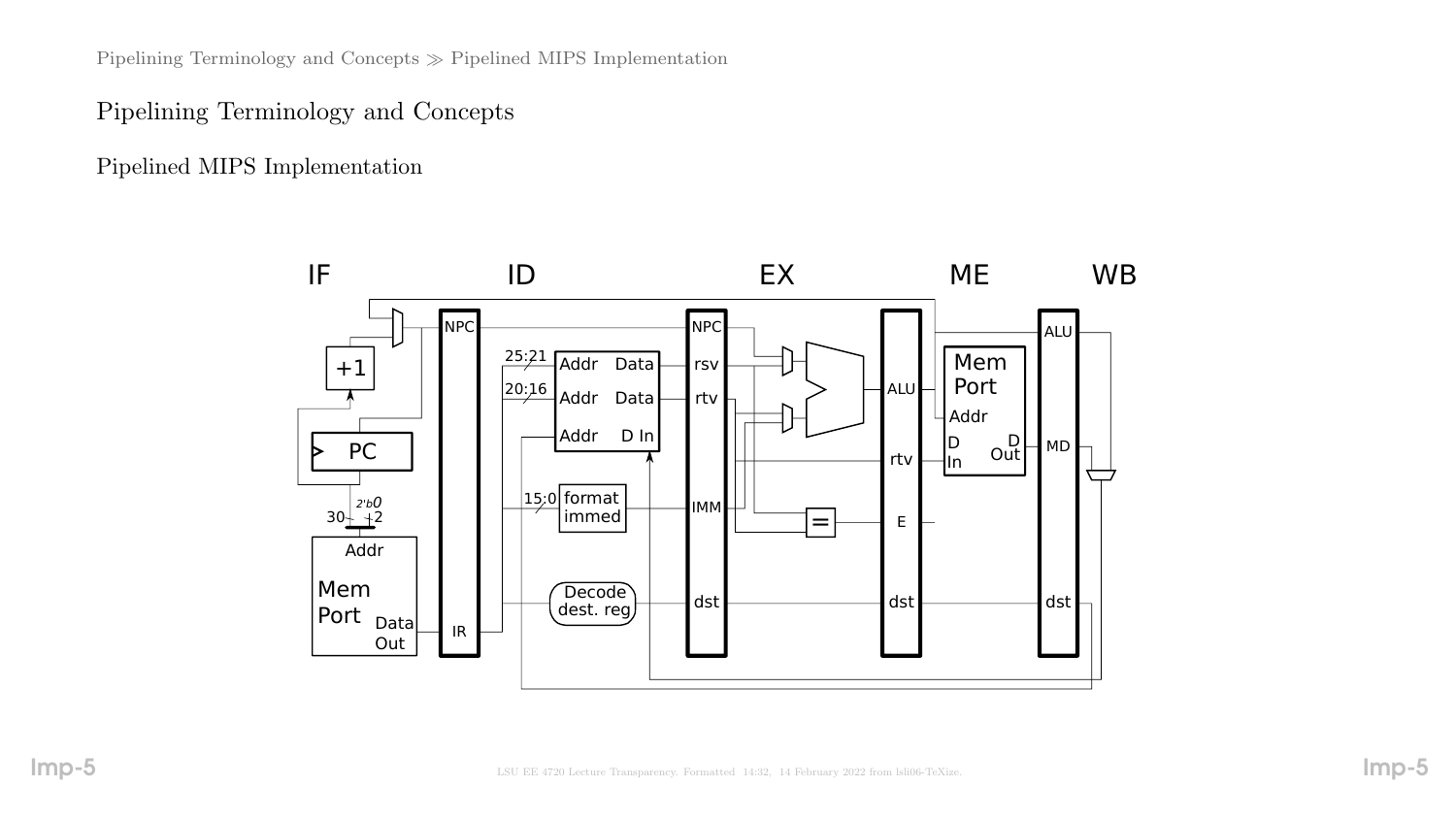Pipelining Terminology and Concepts  $\gg$  Pipelining Idea

## Pipelining Idea

Split hardware into  $n$  equally sized (in time) stages ...

- . . . separate the stages using special registers called pipeline latches . . .
- $\ldots$  increase the clock frequency by  $\lessapprox n \times \ldots$
- . . . avoid problems due to overlapping of execution.

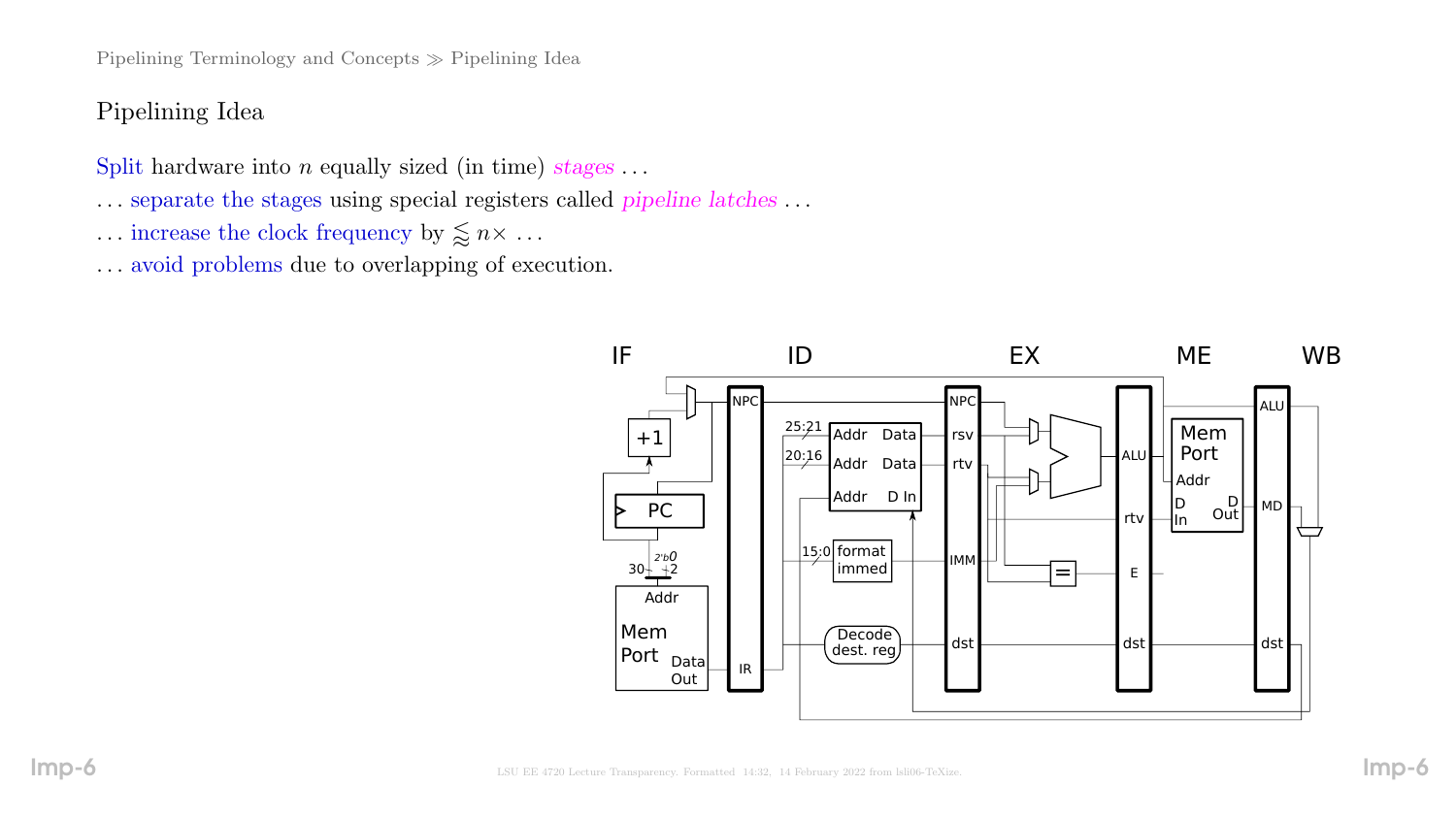Pipelining Terminology and Concepts  $\gg$  Pipeline Stages and Latches  $\gg$  Stages

## Pipeline Stages and Latches

Pipeline divided into stages.

Each stage occupied by at most one instruction.

At any time, each stage can be occupied by its own instruction.

Stages given names: IF, ID, EX, ME, WB Sometimes ME written as MEM. IR  $25:21$  Addr Data  $\frac{20:16}{ }$  Addr Data $\begin{array}{|c|c|c|c|c|}\hline \end{array}$ rtv $\begin{array}{|c|c|c|c|}\hline \end{array}$   $\begin{array}{|c|c|c|c|}\hline \end{array}$   $\begin{array}{|c|c|c|c|}\hline \end{array}$ IF ID EX ME WB rsv rtv IMM NPC Addr D In +1 Mem Port Addr Data Out Addr D  $\mathsf{I}$ In Mem Port rtv  $\Box$ in Out ALU  $-$  MD  $\overline{Decode}$  dst dst dst dst dst dest. reg NPC  $30 + \frac{2^{b}0}{+2}$ PC 15:0 2'b0 format D dst dst E  $\frac{1}{\sqrt{1-\frac{1}{2}}}\sqrt{1-\frac{1}{2}}$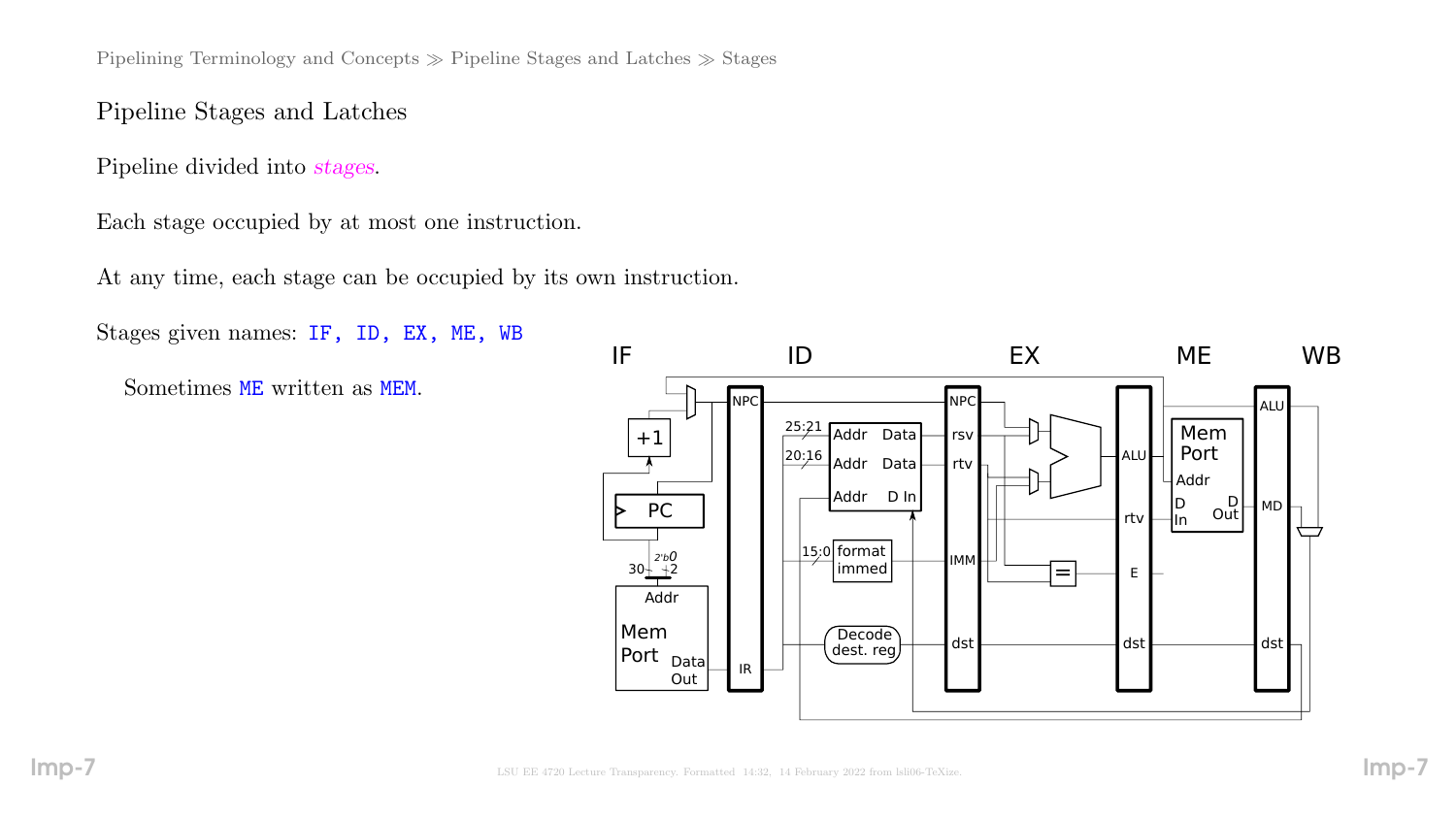Pipelining Terminology and Concepts  $\gg$  Pipeline Stages and Latches  $\gg$  Latches

Pipeline Latches: Registers separating pipeline stages.

Written at end of each cycle.

To emphasize role shown in diagram as bar separating stages.

Registers named using pair of stage names and register name.

For example, IF/ID.IR, ID/EX.dst, ID/EX.rsv (used in text, notes).

For brevity first stage name dropped: ID.IR, EX.dst, EX.rsv.

if id ir, id ex ir, id ex rs val (used in Verilog code).

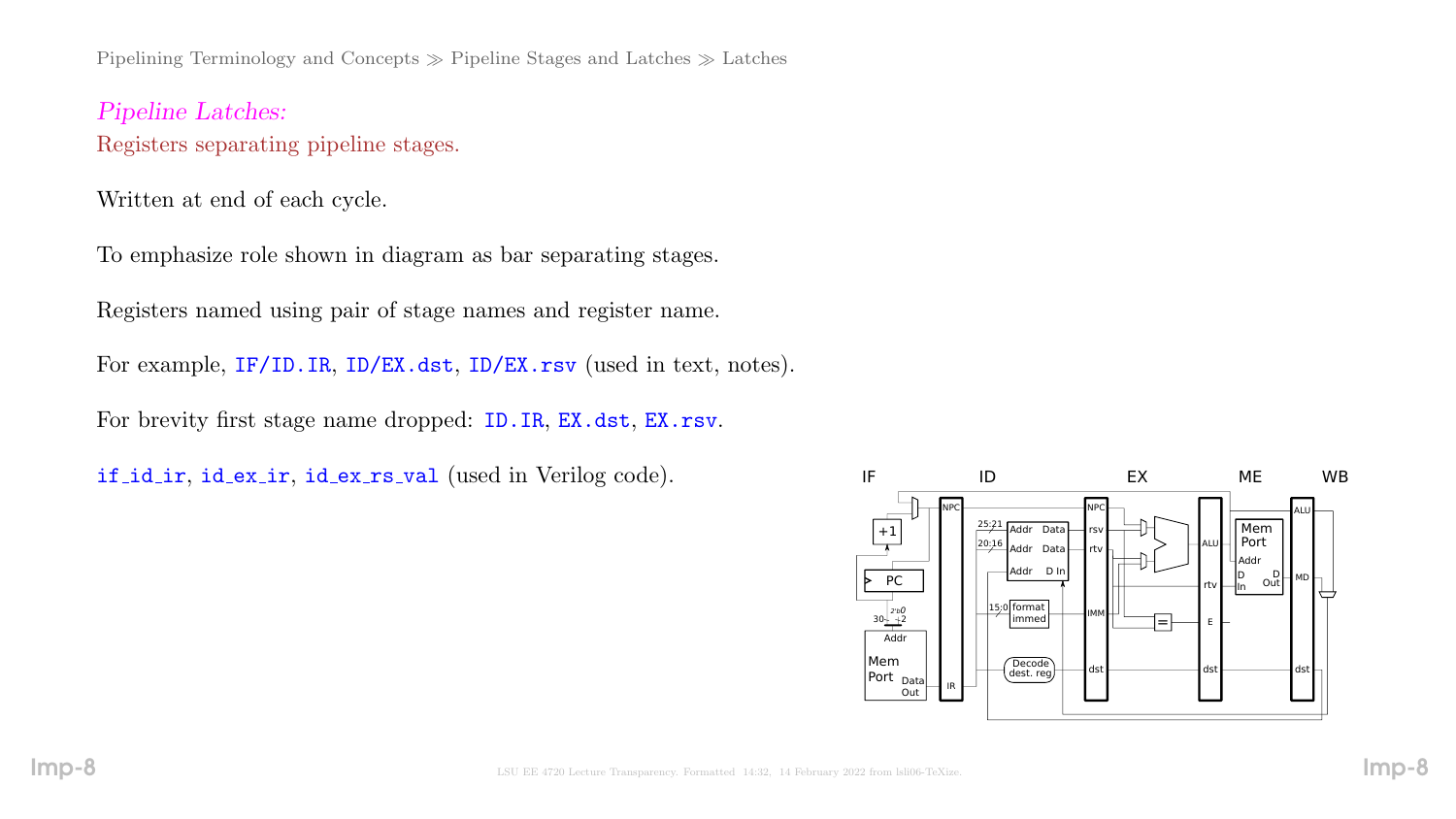Pipelining Terminology and Concepts Pipeline Execution Diagram

## Pipeline Execution Diagram

### Pipeline Execution Diagram:

Diagram showing the pipeline stages that instructions occupy as they execute.

Time on horizontal axis, instructions on vertical axis.

|  | Diagram shows where instruction is at a particular time. |  |  |  |
|--|----------------------------------------------------------|--|--|--|
|  |                                                          |  |  |  |

| # Cycle                                                                                                                                                                                                                                                            |    |    | $\overline{2}$ | 3  | $\overline{4}$ |    | 6  |                                      |                                                                                             |                                                     |                                  |           |
|--------------------------------------------------------------------------------------------------------------------------------------------------------------------------------------------------------------------------------------------------------------------|----|----|----------------|----|----------------|----|----|--------------------------------------|---------------------------------------------------------------------------------------------|-----------------------------------------------------|----------------------------------|-----------|
| add r1, r2, r3                                                                                                                                                                                                                                                     | IF | ID | EX             | ME | WB             |    |    |                                      |                                                                                             |                                                     |                                  |           |
| and r4, r5, r6                                                                                                                                                                                                                                                     |    | IF | ID             | EX | ME             | WB |    |                                      |                                                                                             |                                                     |                                  |           |
| $lw$ r7, $8(r9)$                                                                                                                                                                                                                                                   |    |    | ΙF             | ID | EX             | ME | WB | IF                                   | ID                                                                                          | EX                                                  | <b>ME</b>                        | <b>WB</b> |
| A vertical slice (e.g. /, at cycle 3) shows processor activity at th $\frac{1}{1+1}$ ime.<br>In such a slice a stage should appear at most once<br>if it appears more than once execution not correct<br>since a stage can only execute one instruction at a time. |    |    |                |    |                |    |    | <b>PC</b><br>$30^{2b0}_{+2}$<br>Addr | -INPO<br>$25:21$ Addr Data<br>$\sqrt{20:16}$ Addr Data<br>Addr D In<br>15:0 format<br>immed | <b>NPC</b><br>rsv l<br>I ALU<br>rtv l<br><b>IMM</b> | Mem<br>Port<br>Addr<br>DI<br>Out |           |
|                                                                                                                                                                                                                                                                    |    |    |                |    |                |    |    | Mem                                  | Decode<br>doct ron                                                                          | dst                                                 |                                  | dst       |

IR

dest. reg

Port <sub>Data</sub>

Out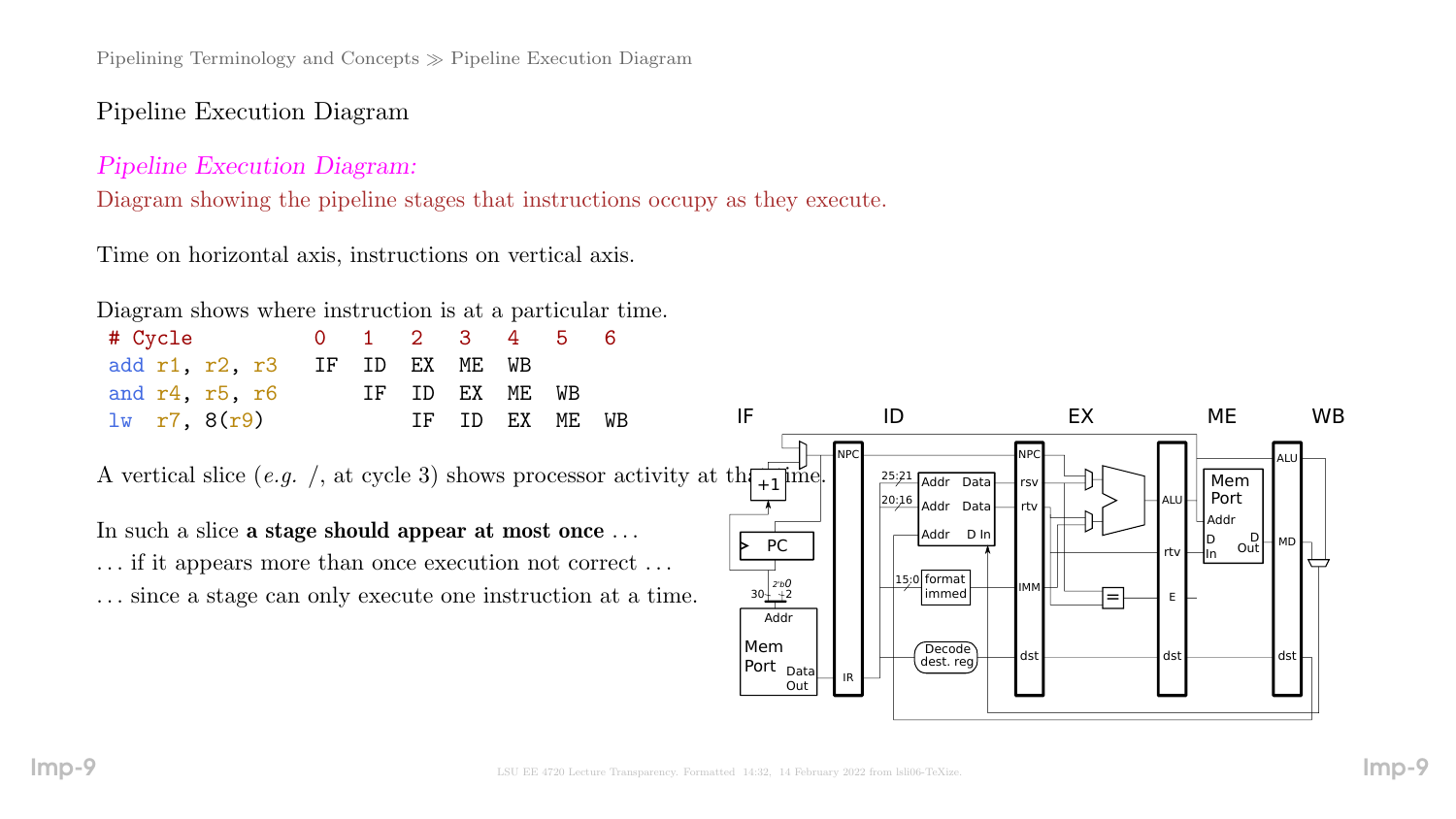# Instruction Decoding and Pipeline Control

### Pipeline Control:

## Setting control inputs to devices including . . .

- . . . multiplexor inputs . . .
- . . . function for ALU . . .
- . . . operation for memory . . .
- . . . whether to clock each register . . . . . . et cetera.

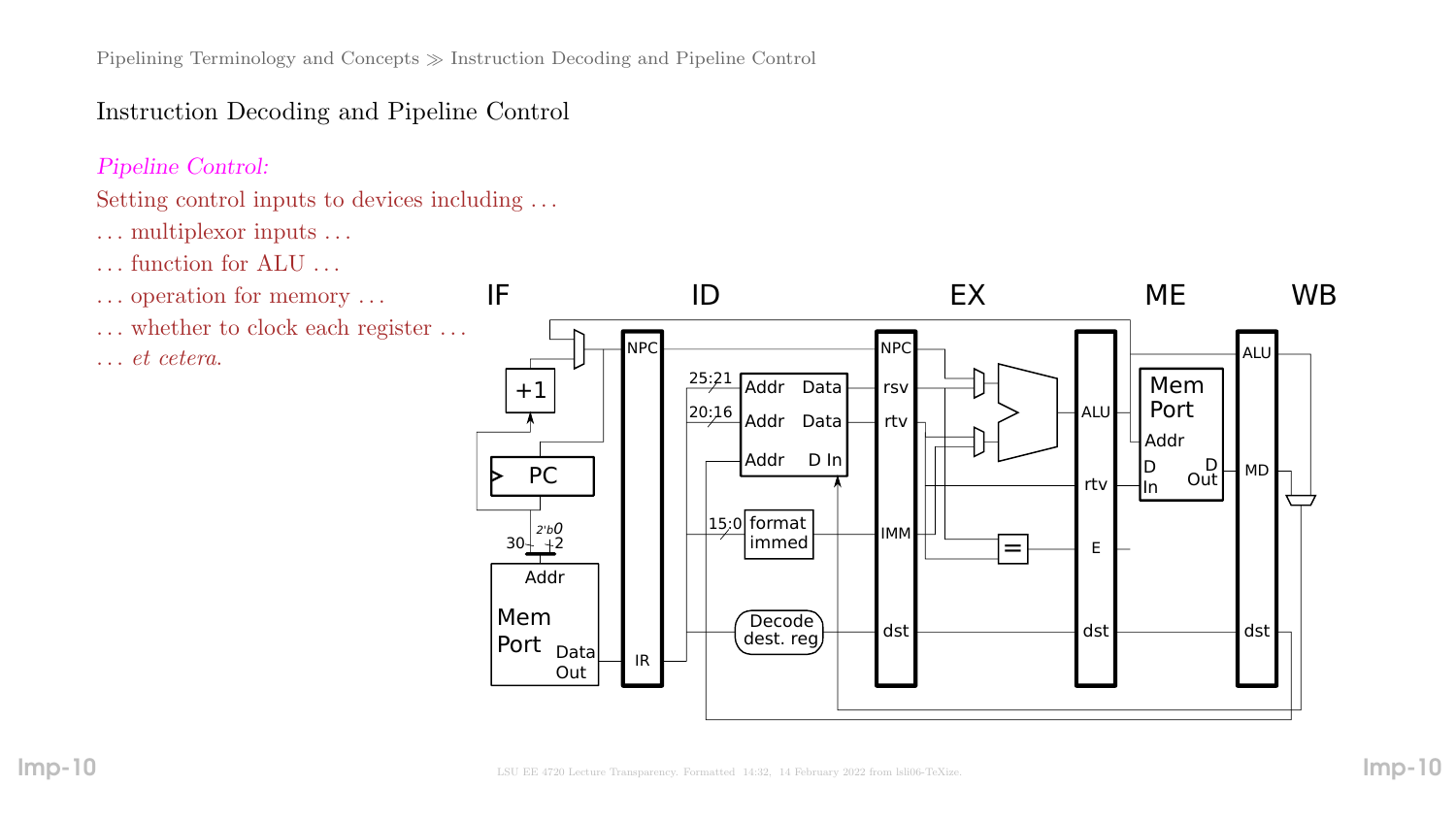Pipelining Terminology and Concepts Instruction Decoding and Pipeline Control

## Options for controlling pipeline:

• Decode in ID

Determine settings in ID, pass settings along in pipeline latches.

• Decode in Each Stage

Pass opcode portions of instruction along. Decoding performed as needed.

Many systems decode in ID.

Example given later in this set.

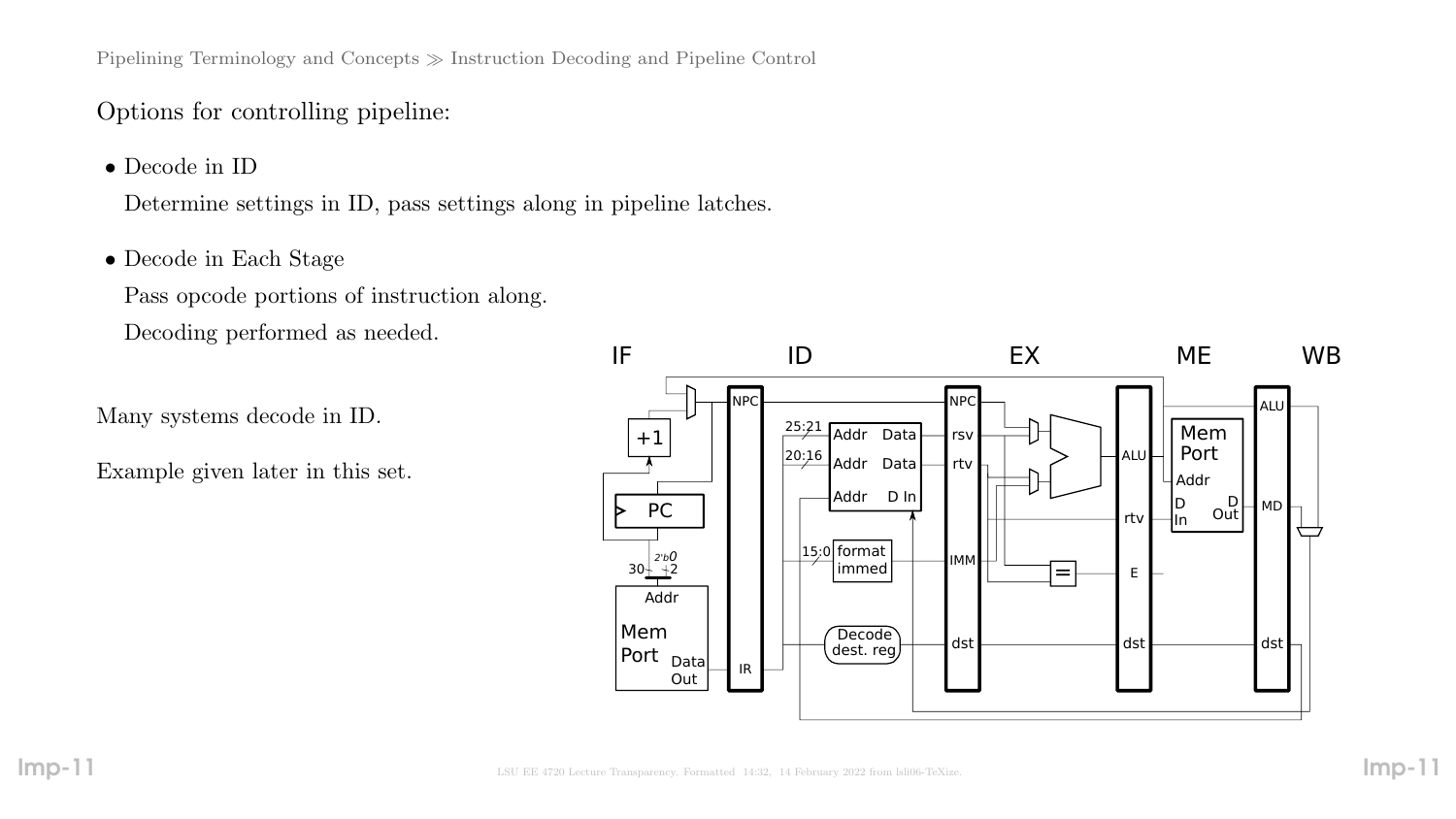Dependencies and Hazards

Dependencies and Hazards

Remember that sources read from registers in ID and results written to registers in WB.

Consider the following incorrect execution:

| # Cycle 0 1 2 3 4 5 6 7       |  |  |  |                |  |                |  |
|-------------------------------|--|--|--|----------------|--|----------------|--|
| add R1, r2, r3 IF ID EX ME WB |  |  |  |                |  |                |  |
| sub $R4$ , $R1$ , $r5$        |  |  |  | IF ID EX ME WB |  |                |  |
| and $r6$ , $R1$ , $r8$        |  |  |  | IF ID EX ME WB |  |                |  |
| xor r9, R4, r11               |  |  |  |                |  | IF ID EX ME WB |  |

Execution incorrect because . . .

- ... sub reads  $r1$  before add writes (or even finishes computing)  $r1, \ldots$
- $\ldots$  and reads  $r1$  before add writes r1, and  $\ldots$
- ... **xor** reads **r**4 before sub writes r4.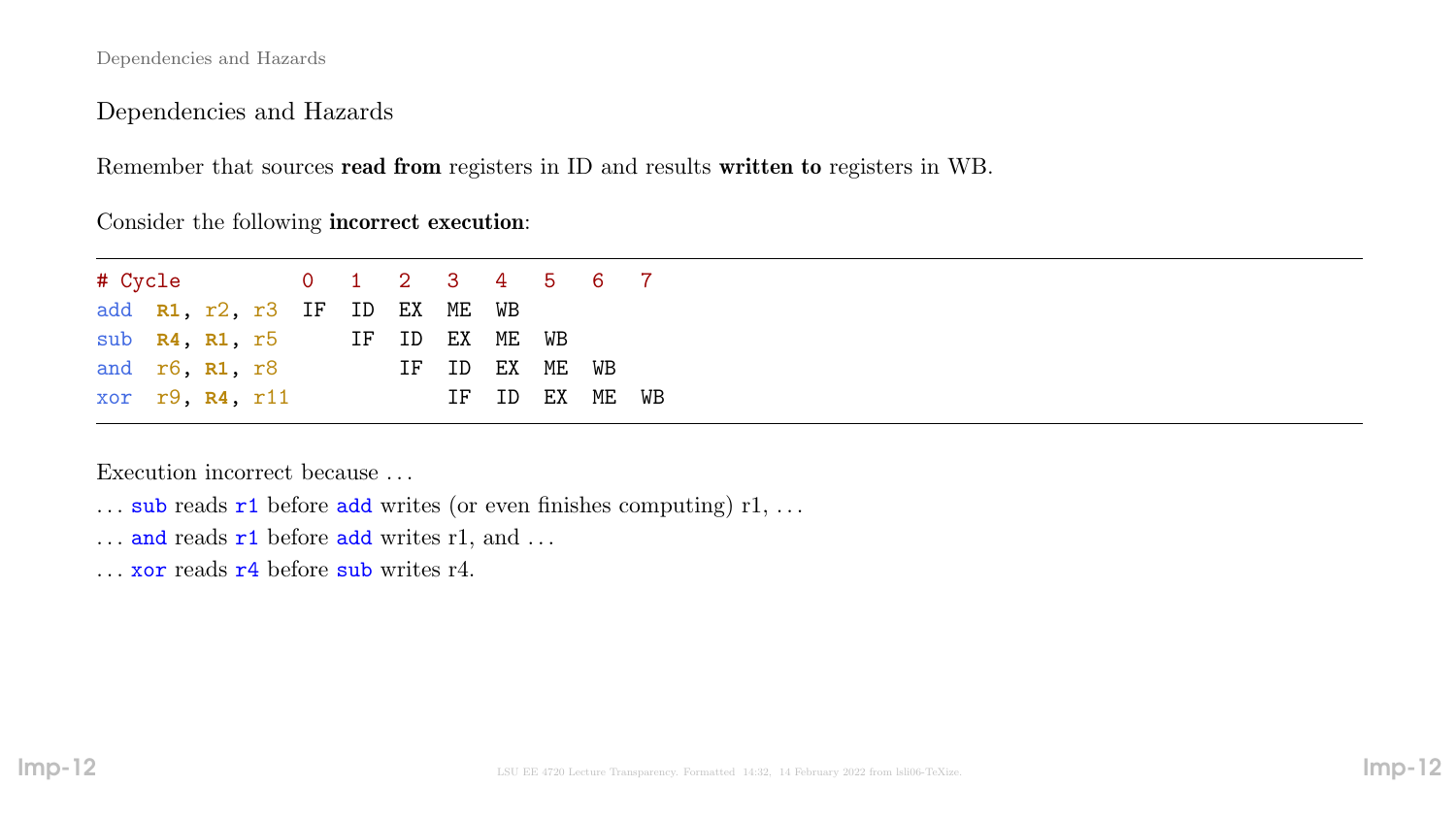| # Cycle 0 1 2 3 4 5 6 7       |  |  |  |                |  |                |  |
|-------------------------------|--|--|--|----------------|--|----------------|--|
| add R1, r2, r3 IF ID EX ME WB |  |  |  |                |  |                |  |
| sub $R4$ , $R1$ , $r5$        |  |  |  | IF ID EX ME WB |  |                |  |
| and r6, R1, r8                |  |  |  | IF ID EX ME WB |  |                |  |
| xor r9, R4, r11               |  |  |  |                |  | IF ID EX ME WB |  |

Incorrect execution due to. . .

- . . . dependencies in program. . .
- ... and hazards in hardware (pipeline).

Incorrect execution above is the "fault" of the hardware. . . . . . because the ISA does not forbid dependencies.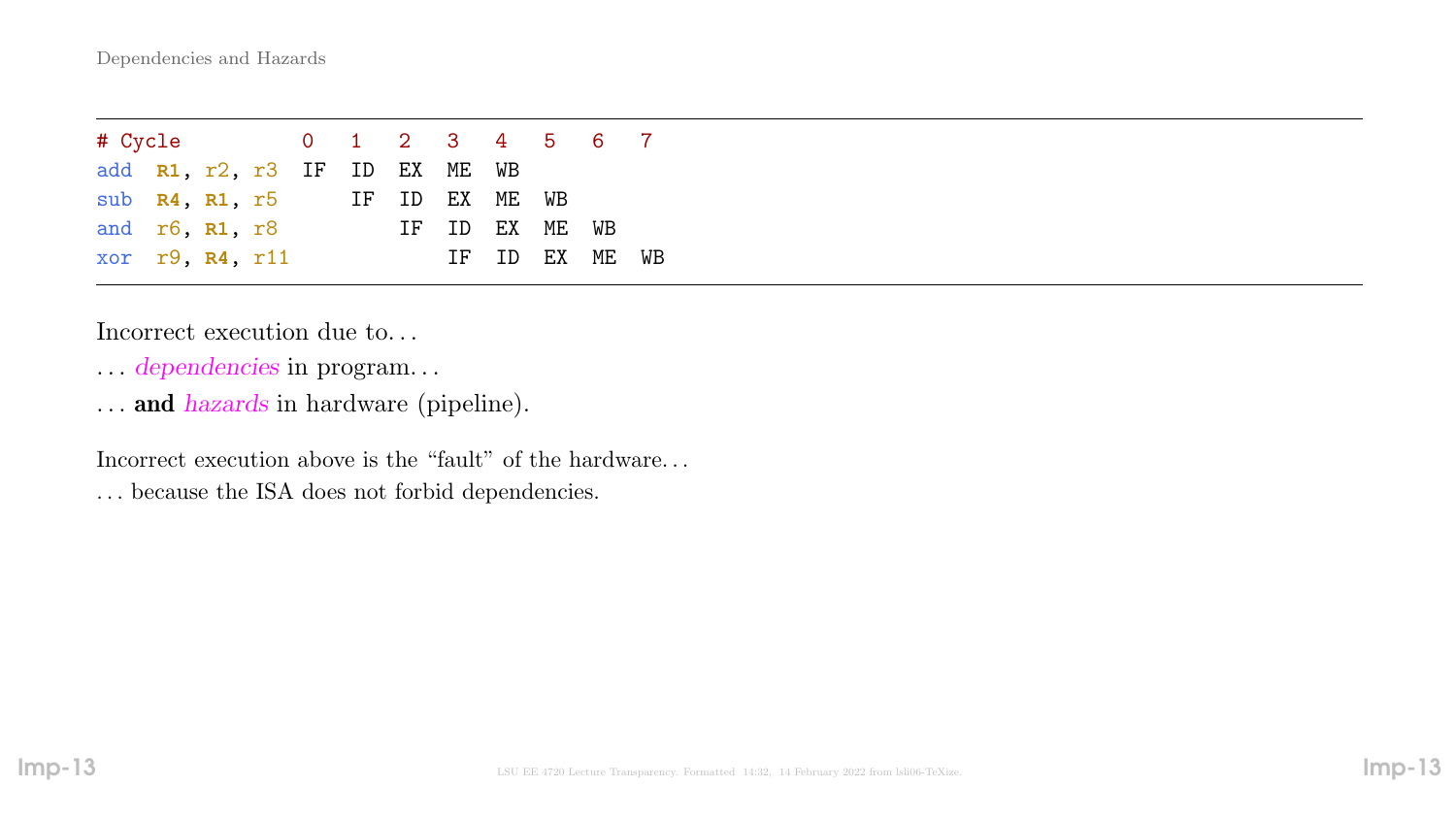# Distinguishing Definitions

Dependency:

- A relationship between two instructions . . .
- . . . indicating that their execution should be (or appear to be) in program order.

# Hazard:

A potential execution problem in an implementation due to overlapping instruction execution.

There are several kinds of dependencies and hazards.

For each kind of dependence there is a corresponding kind of hazard.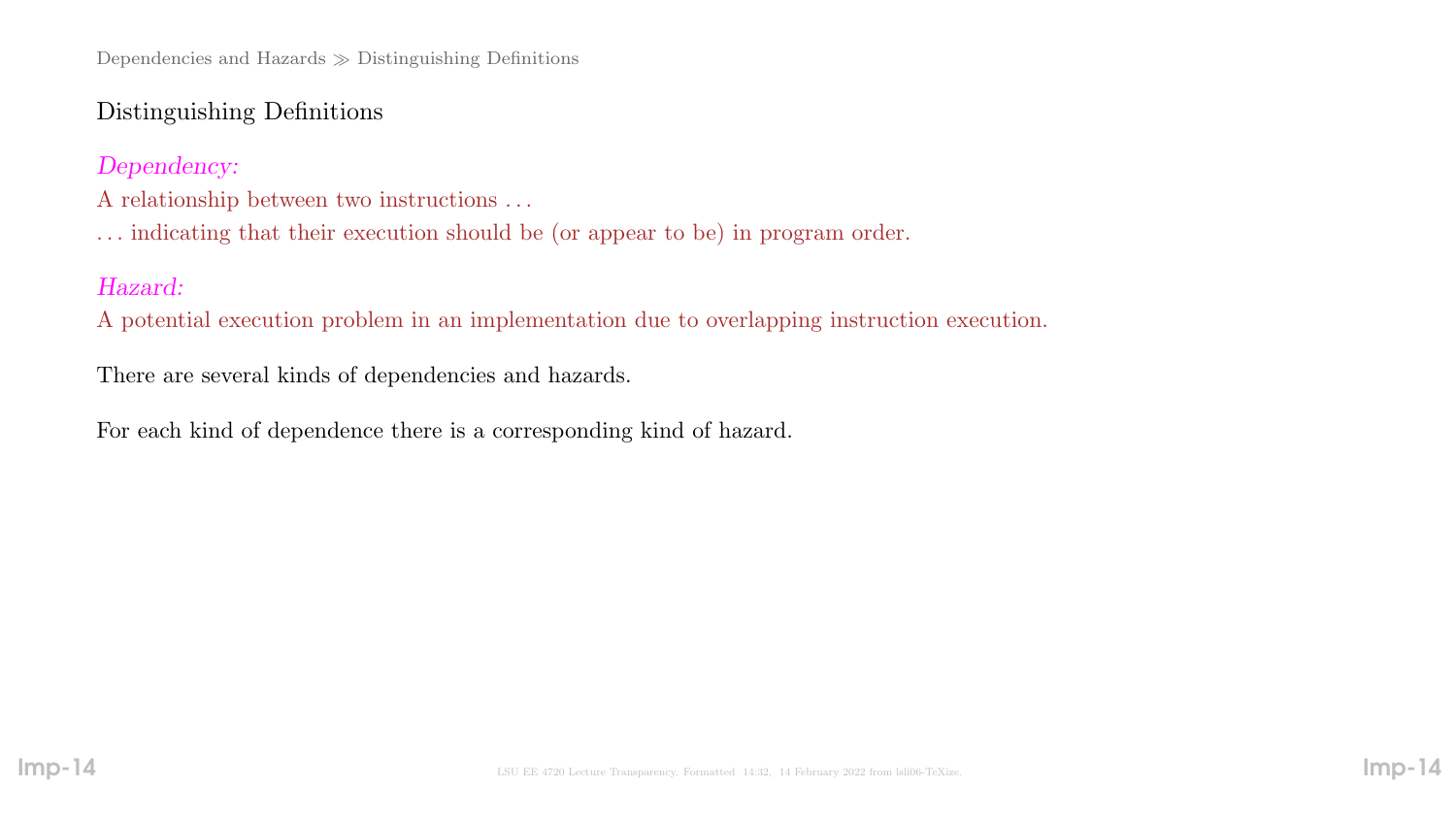Dependencies and Hazards  $\gg$  Dependencies

## Dependencies

Dependency:

A relationship between two instructions . . .

. . . indicating that their execution should be, or appear to be, in program order.

If  $B$  is dependent on  $A$  then  $B$  should appear to execute after  $A$ .

Dependency Types:

- True, Data, or Flow Dependence (Three different terms used for the same concept.)
- Anti Dependence
- Output Dependence
- Control Dependence

Anti- and Output-Dependencies are both Name Dependencies.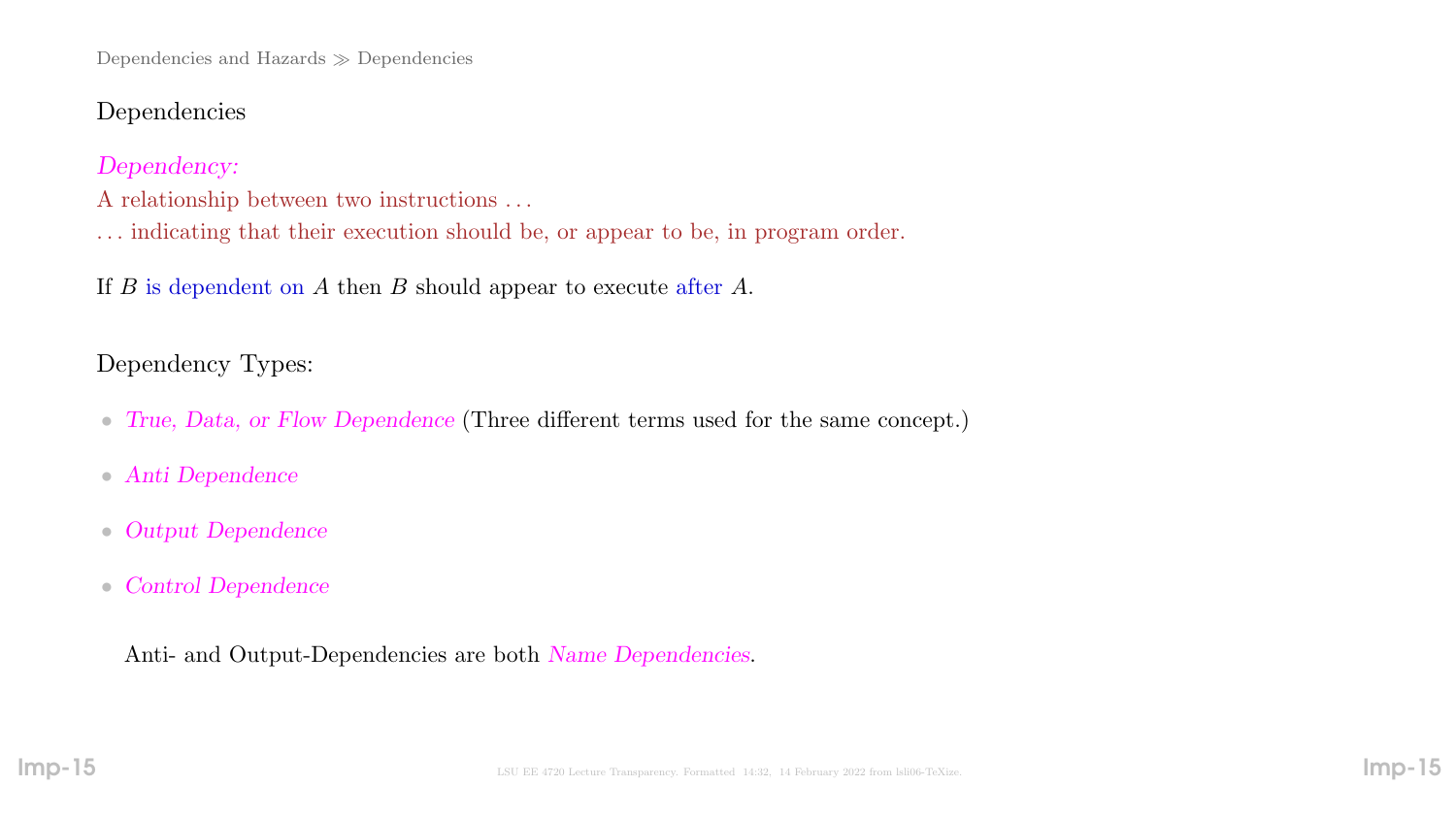Dependencies and Hazards  $\gg$  Dependencies  $\gg$  Data Dependence

## Data Dependence

Data Dependence: (a.k.a., True and Flow Dependence) A dependence between two instructions . . .

. . . indicating data needed by the second is produced by the first.

## Example:

add **R1**, r2, r3 sub **R4**, **R1**, r5 and r6, **R4**, r7

The sub is dependent on  $add$  (via  $r1$ ).

The and is dependent on sub (via r4).

The and is dependent add (via sub).

Execution may be incorrect if . . .

. . . a program having a data dependence . . .

. . . is run on a processor having an uncorrected RAW hazard.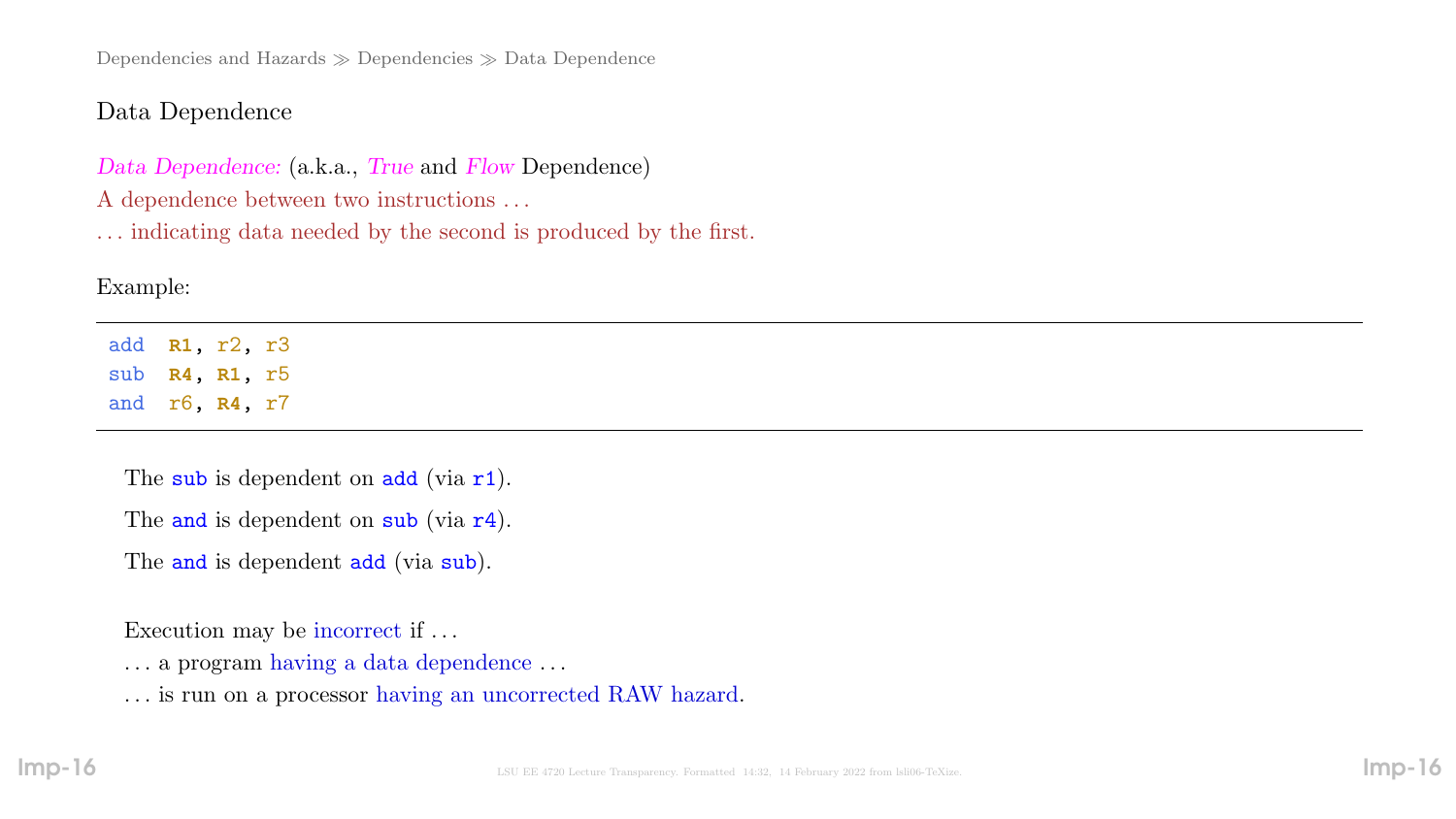Dependencies and Hazards  $\gg$  Dependencies  $\gg$  Anti Dependence

## Anti Dependence

#### Anti Dependence:

A dependence between two instructions . . .

- $\ldots$  indicating a value written by the second  $\ldots$
- . . . that the first instruction reads.

#### Antidependence Example

add r1, **R2**, r3 sub **R2**, r4, r5

#### sub is antidependent on the add.

Execution may be incorrect if . . .

- . . . a program having an antidependence . . .
- . . . is run on a processor having an uncorrected WAR hazard.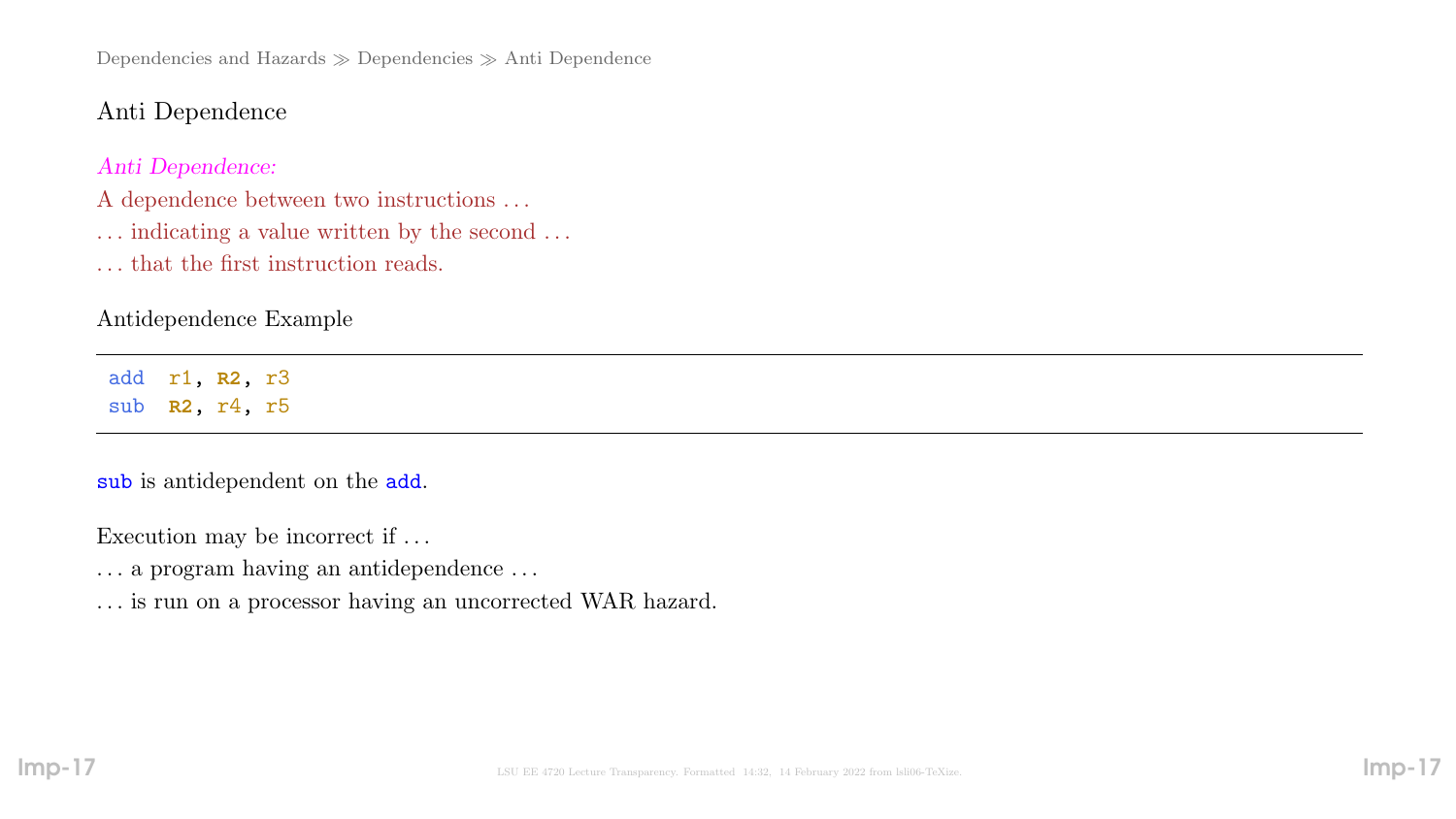Dependencies and Hazards  $\gg$  Dependencies  $\gg$  Output Dependence

Output Dependence

Output Dependence:

A dependence between two instructions . . .

 $\ldots$  indicating that both instructions write the same location  $\ldots$ 

. . . (register or memory address).

Output Dependence Example

add **R1**, r2, r3 sub **R1**, r4, r5

The sub is output dependent on add.

Execution may be incorrect if . . .

. . . a program having an output dependence . . .

. . . is run on a processor having an uncorrected WAW hazard.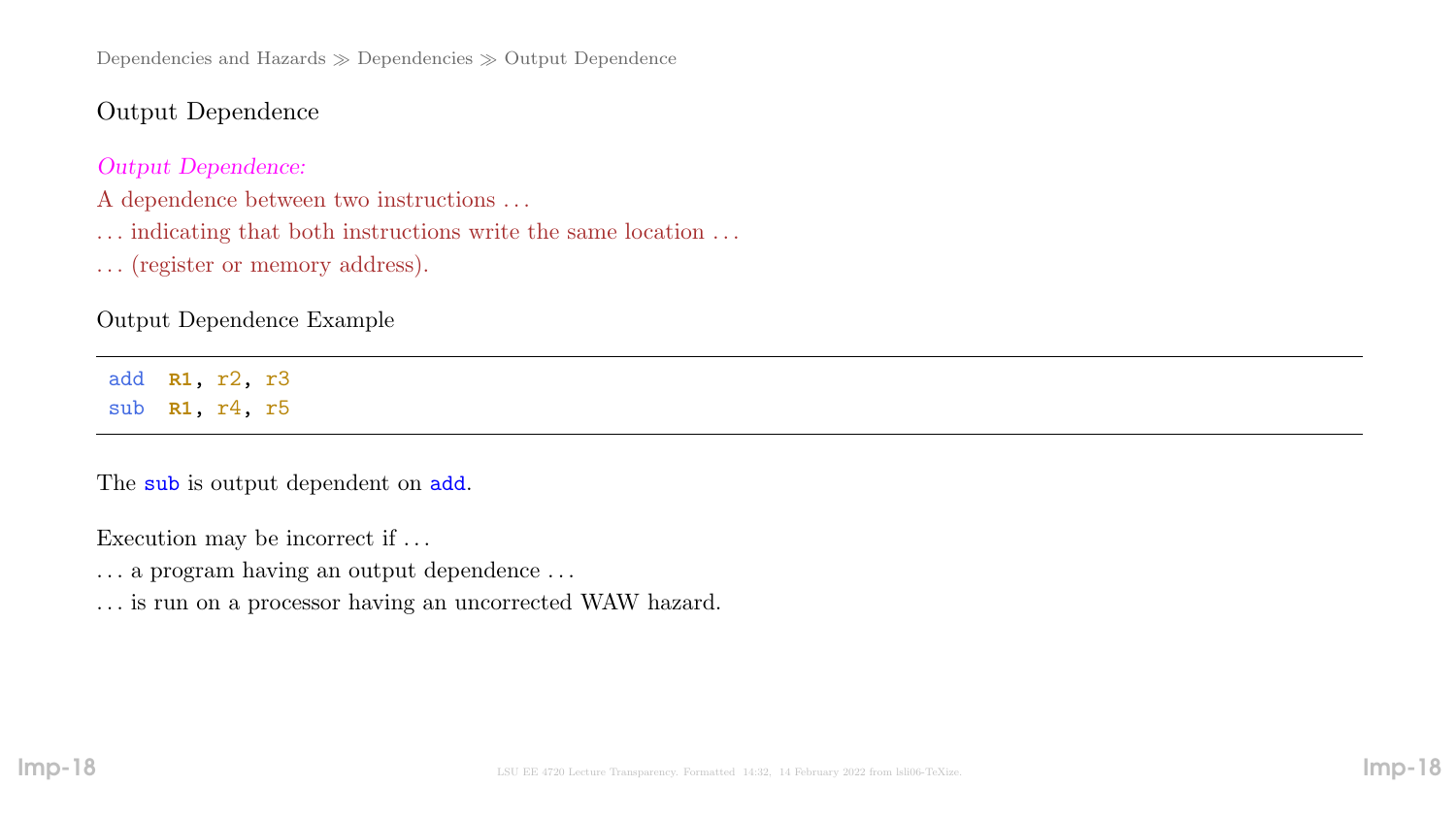Dependencies and Hazards  $\gg$  Dependencies  $\gg$  Control Dependence

Control Dependence

#### Control Dependence:

A dependence between a branch instruction and a second instruction . . .

 $\ldots$  indicating that whether the second instruction executes  $\ldots$ 

. . . depends on the outcome of the branch.

beq \$1, \$0 SKIP # Recall that branch has a delay slot. nop add \$2, \$3, \$4 SKIP: sub \$5, \$6, \$7

The **add** is control dependent on the **beq**.

The sub is not control dependent on the beq.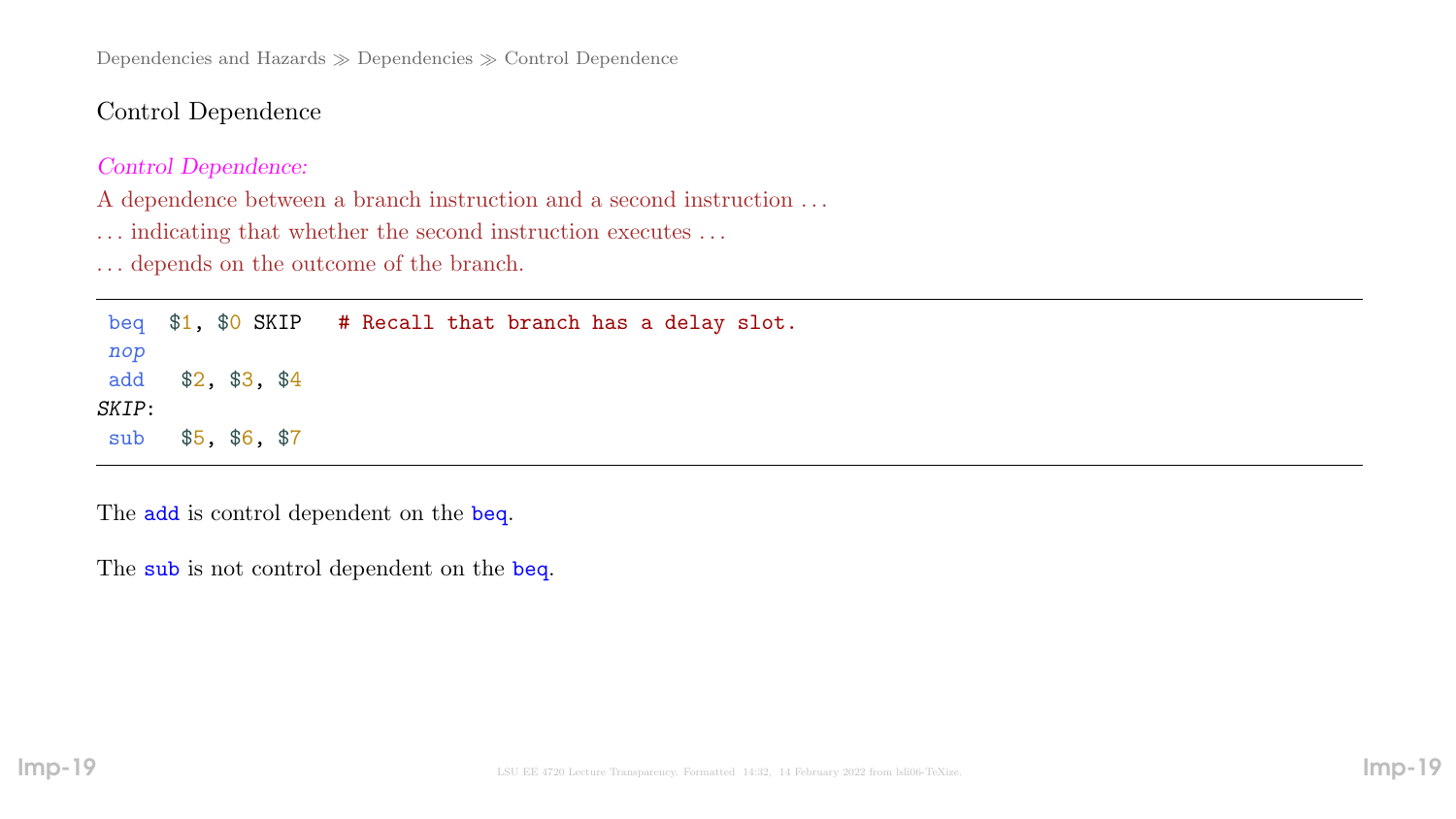# Pipeline Hazards

## Hazard:

A potential execution problem in an implementation due to overlapping instruction execution.

## Interlock:

Hardware that avoids hazards by stalling certain instructions when necessary.

# Hazard Types:

Structural Hazard: Needed resource currently busy.

## Data Hazard: Needed value not yet available or overwritten.

# Control Hazard: Needed instruction not yet available or wrong instruction executing.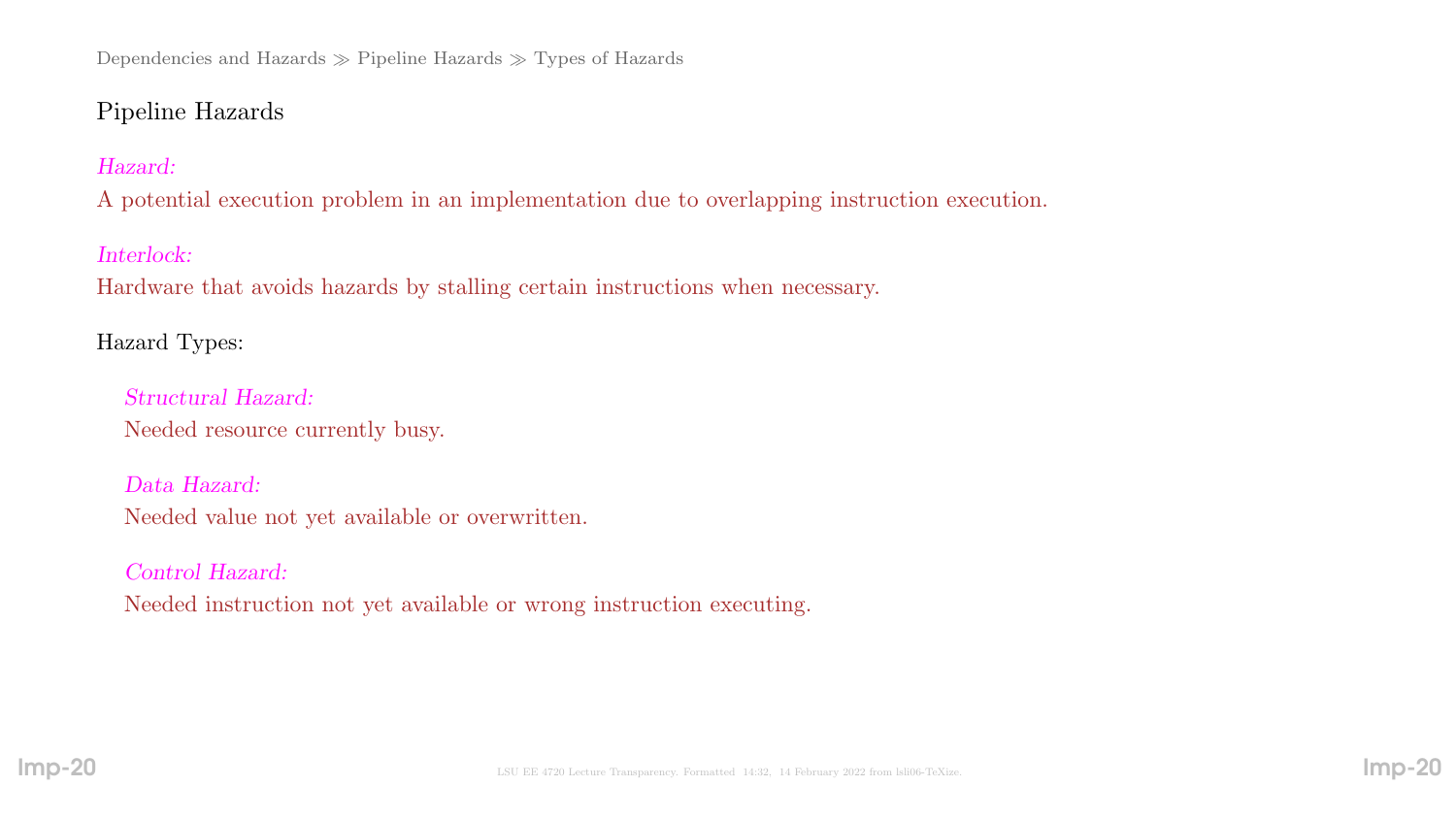## Data Hazards

Identified by acronym indicating correct operation.

- RAW: Read after write, akin to data dependency.
- WAR: Write after read, akin to anti dependency.
- WAW: Write after write, akin to output dependency.

MIPS implementations above only subject to RAW hazards.

RAR not a hazard since read order irrelevant (without an intervening write).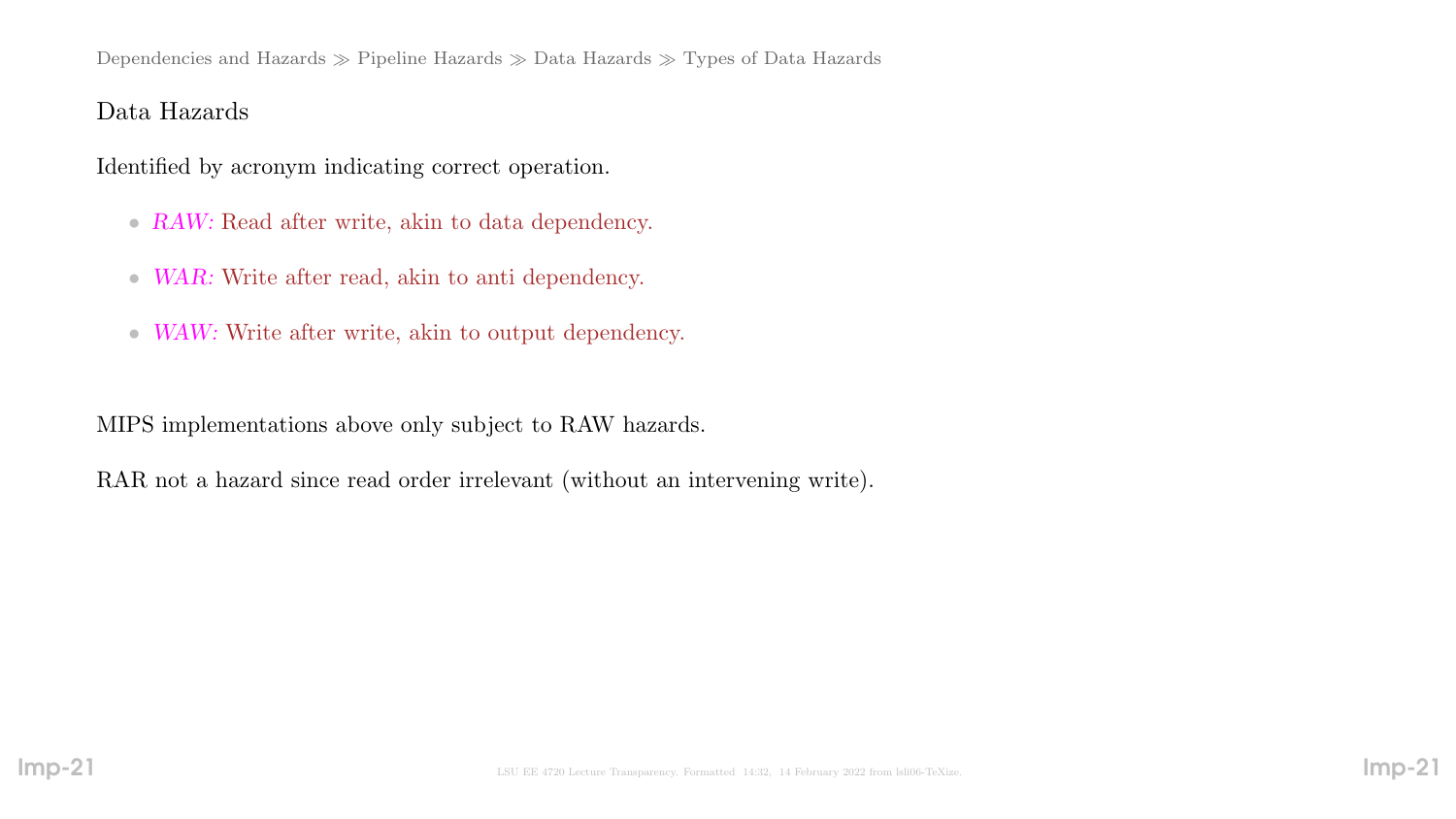Dependencies and Hazards  $\gg$  Pipeline Hazards  $\gg$  Data Hazards  $\gg$  Stalls

## Stalls

When threatened by a hazard:

• Stall (Pause a part of the pipeline.)

Stalling avoids overlap that would cause error.

This does slow things down.

• Add hardware to avoid the hazards. Details of hardware depend on hazard and pipeline.

Several will be covered.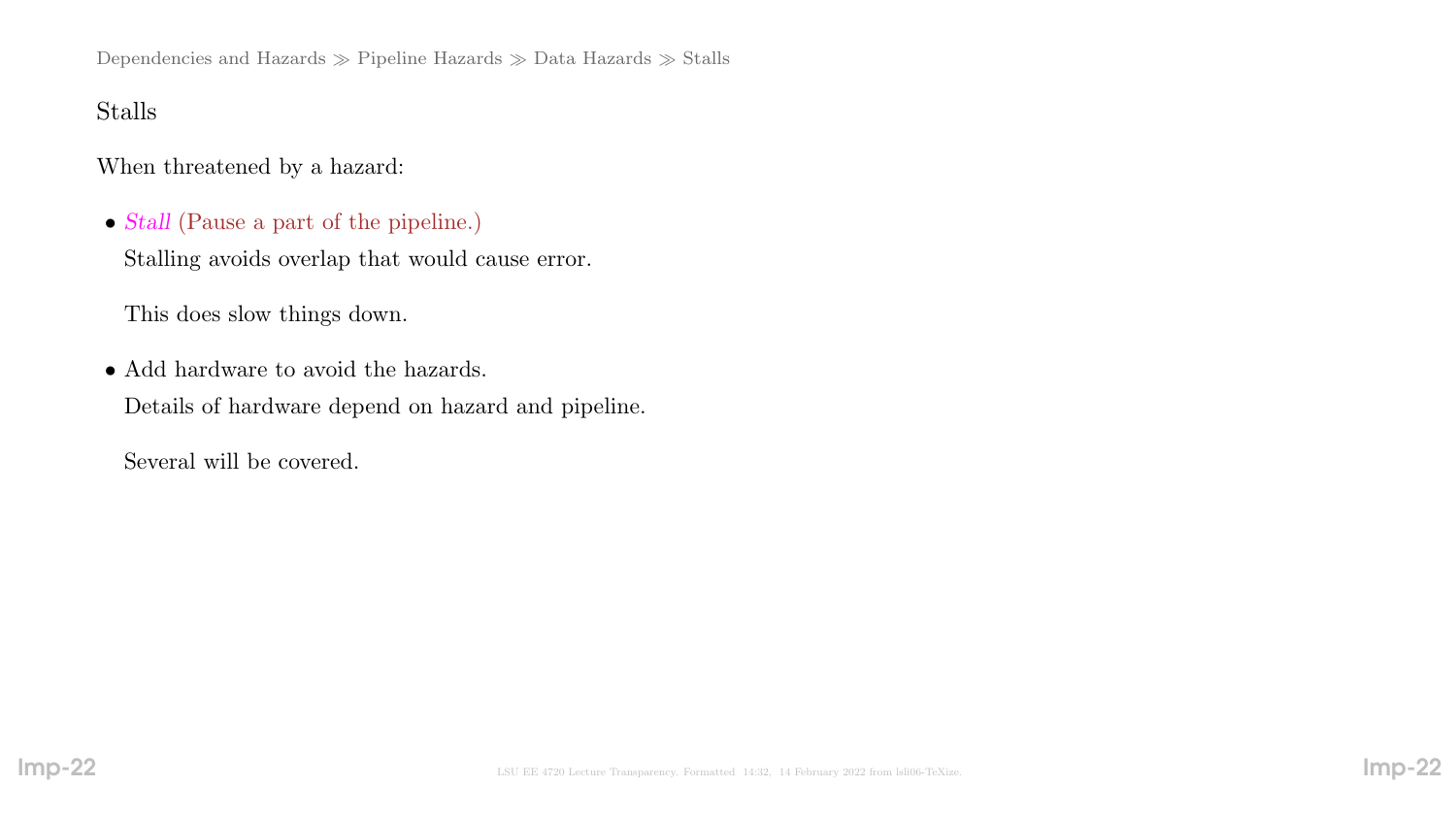Dependencies and Hazards  $\gg$  Pipeline Hazards  $\gg$  Structural Hazards

## Structural Hazards

Cause: two instructions simultaneously need one resource.

Solutions:

Stall.

Duplicate resource.

Pipelines in this section do not have structural hazards.

Covered in more detail with floating-point instructions.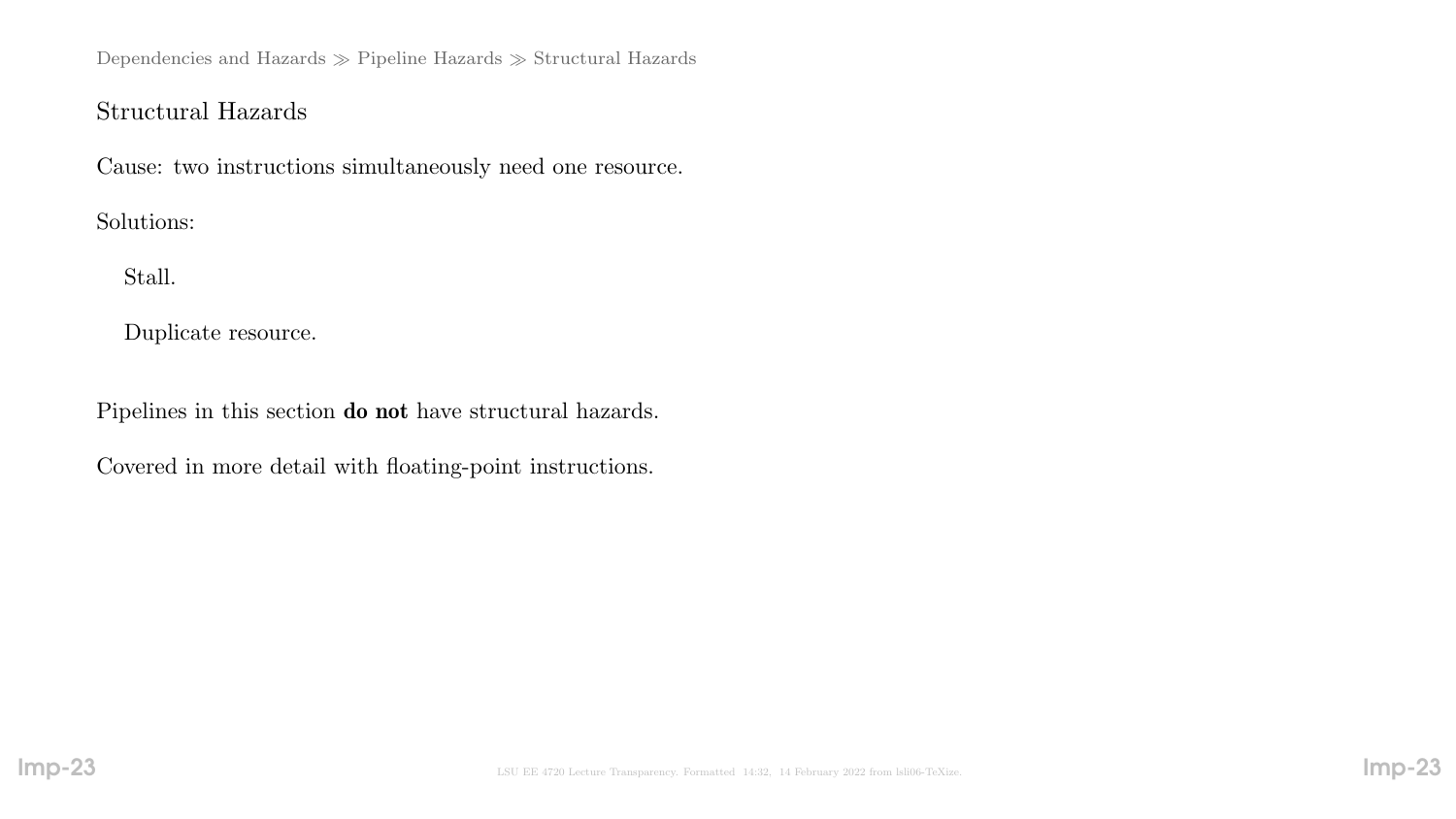Avoiding Data Hazards

Avoiding Data Hazards

Pipelined MIPS Subject to RAW Hazards.

Consider the following incorrect execution of code containing data dependencies.

| # Cycle 0 1 2 3 4 5 6 7       |  |  |  |                |  |                |  |
|-------------------------------|--|--|--|----------------|--|----------------|--|
| add R1, r2, r3 IF ID EX ME WB |  |  |  |                |  |                |  |
| sub R4, R1, r5 IF ID EX ME WB |  |  |  |                |  |                |  |
| and r6, R1, r8                |  |  |  | IF ID EX ME WB |  |                |  |
| xor r9, R4, r11               |  |  |  |                |  | IF ID EX ME WB |  |

Execution incorrect because . . .

- $\ldots$  sub reads r1 before add writes (or even finishes computing) r1,  $\ldots$
- $\ldots$  and reads  $r1$  before add writes r1, and  $\ldots$
- . . . xor reads r4 before sub writes r4.

Problem fixed by stalling the pipeline.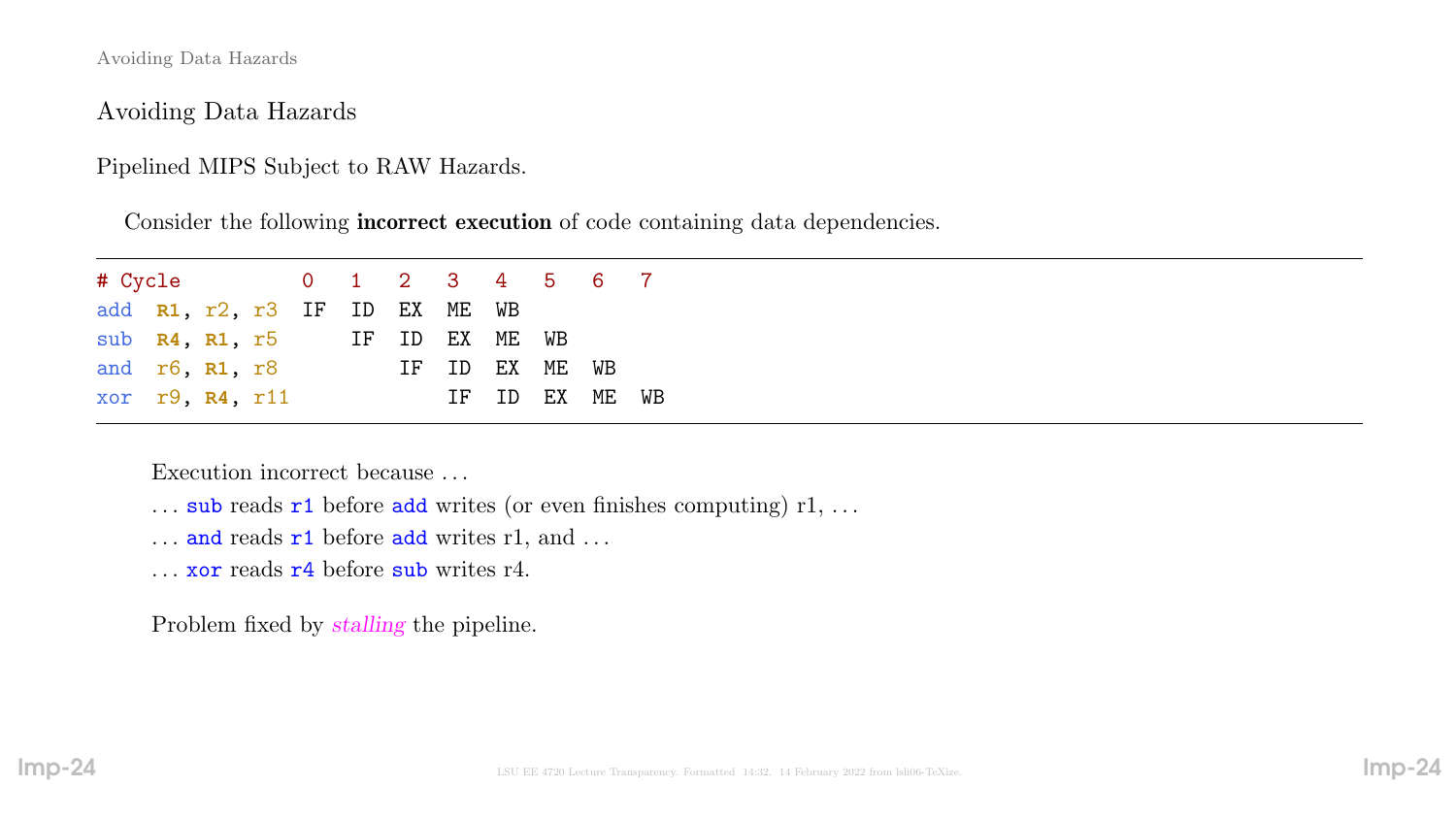Avoiding Data Hazards  $\gg$  Stalling

#### Stall:

To pause execution in a pipeline from IF up to a certain stage.

With stalls, code can execute correctly:

For code on previous slide, stall until data in register.

| # Cycle 0 1 2 3 4 5 6 7 8 9 10               |  |  |  |  |  |                              |  |  |
|----------------------------------------------|--|--|--|--|--|------------------------------|--|--|
| add R1, r2, r3 IF ID EX ME WB                |  |  |  |  |  |                              |  |  |
| sub $R4$ , $R1$ , $r5$ IF ID -----> EX ME WB |  |  |  |  |  |                              |  |  |
| and $r6$ , $r8$ IF ----> ID EX ME WB         |  |  |  |  |  |                              |  |  |
| xor $r9$ , $R4$ , $r11$                      |  |  |  |  |  | IF ID $\rightarrow$ EX ME WB |  |  |

Arrow shows that instructions stalled.

Stall creates a bubble, stages without valid instructions, in the pipeline.

With bubbles present, CPI is greater than its ideal value of 1.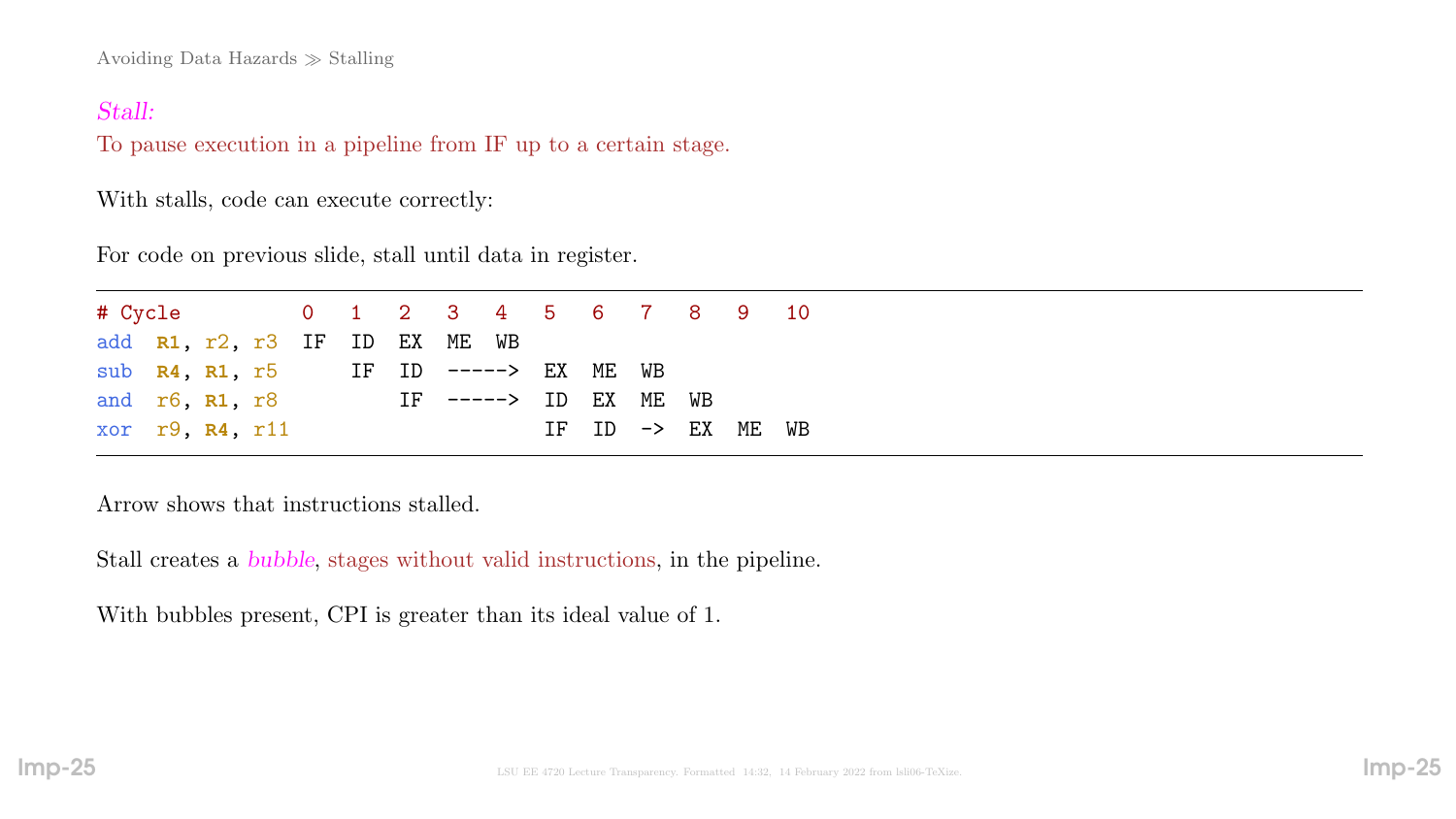Avoiding Data Hazards  $\gg$  Stalling  $\gg$  Stall Implementation

Stall Implementation

Stall implemented by asserting a hold signal . . .

... which inserts a nop (or equivalent) after the stalling instruction ...

. . . and disables clocking of pipeline latches before the stalling instruction.

# Cycle 0 1 2 3 4 5 6 7 8 9 10 add **R1**, r2, r3 IF ID EX ME WB sub **R4**, **R1**, r5 IF ID -----> EX ME WB and r6, **R1**, r8 IF -----> ID EX ME WB xor r9, R4, r11 IF ID -> EX ME WB

During cycle 3, a nop is in EX.

During cycle 4, a nop is in EX and ME .

The two adjacent nops are called a *bubble* ...

. . . they move through the pipeline with the other instructions.

A third nop is in EX in cycle 7.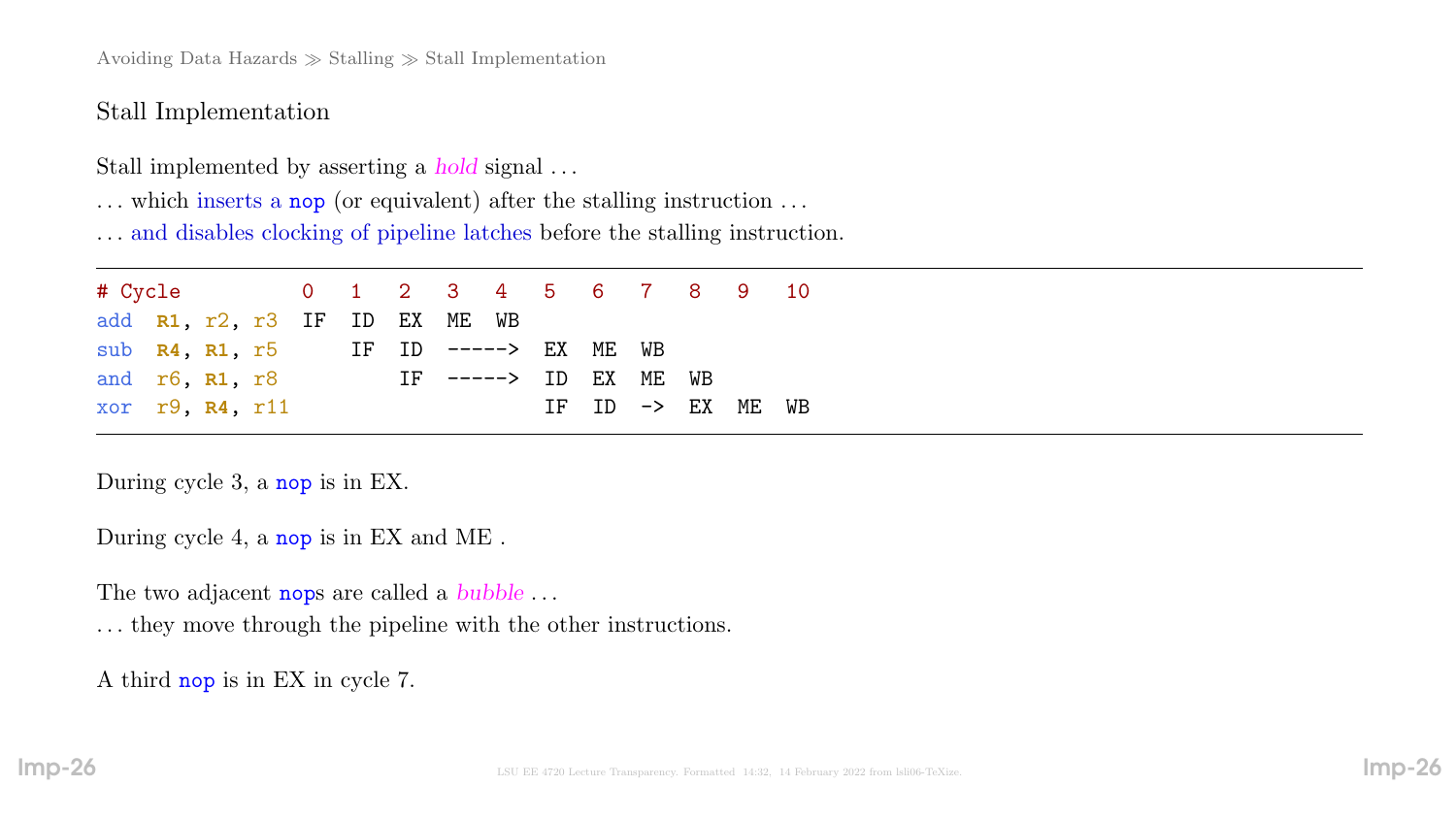Avoiding Data Hazards  $\gg$  Bypassing

## Bypassing

Some stalls are avoidable.

Consider again:

| # Cycle 0 1 2 3 4 5 6 7 8 9 10 |  |  |  |                |  |  |  |
|--------------------------------|--|--|--|----------------|--|--|--|
| add R1, r2, r3 IF ID EX ME WB  |  |  |  |                |  |  |  |
| sub R4, R1, r5 IF ID EX ME WB  |  |  |  |                |  |  |  |
| and $r6$ , $R1$ , $r8$         |  |  |  | IF ID EX ME WB |  |  |  |
| xor r9, R4, r11                |  |  |  | IF ID EX ME WB |  |  |  |

Note that the new value of  $r1$  needed by  $\textsf{sub} \dots$ 

- $\ldots$  has been computed at the end of cycle  $2\,\ldots$
- . . . and isn't really needed until the beginning of the next cycle, 3.

Execution was incorrect because the value had to go around the pipeline to ID.

Why not provide a shortcut?

Why not call a shortcut a bypass or forwarding path?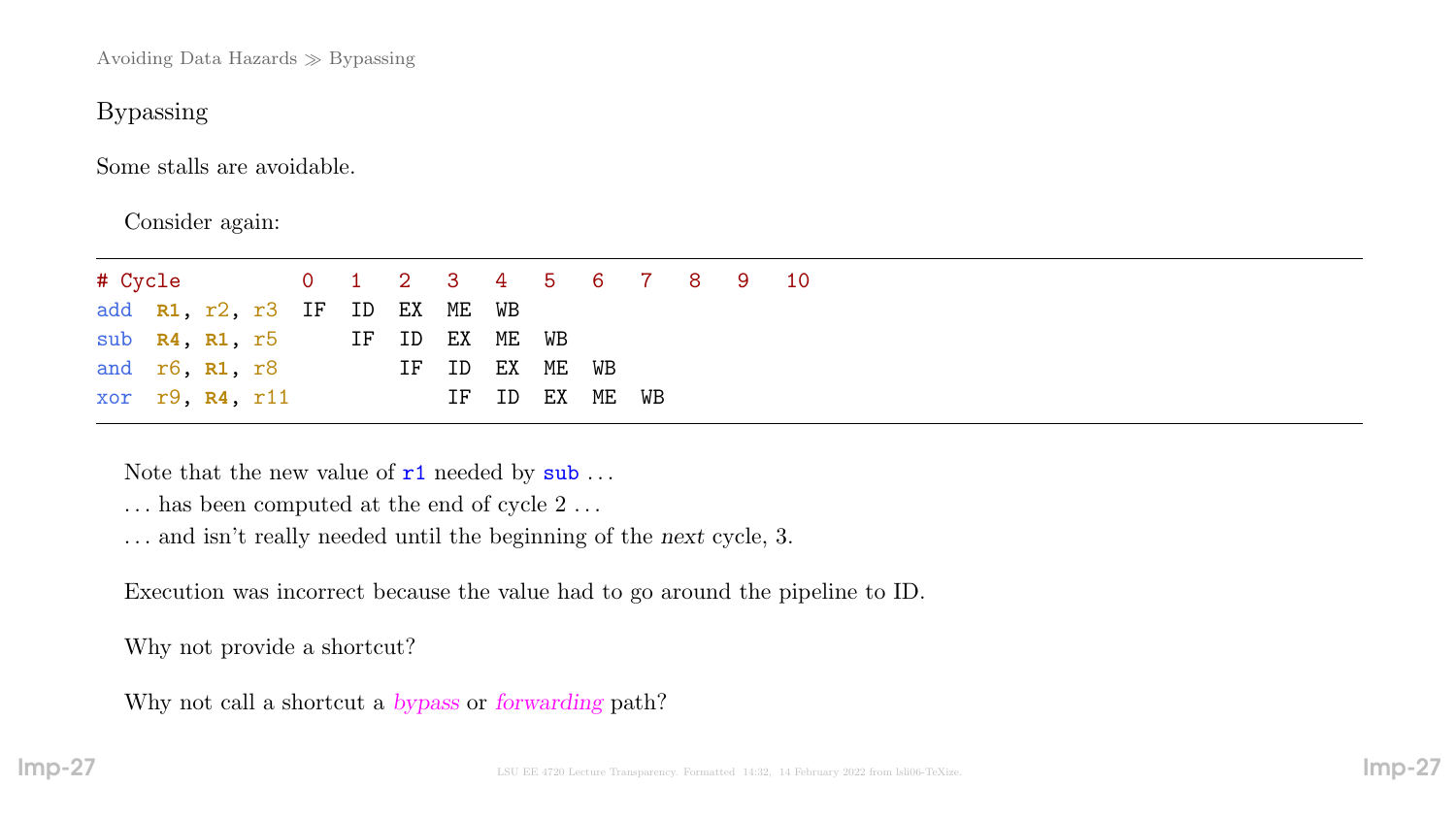## Non-Bypassed MIPS

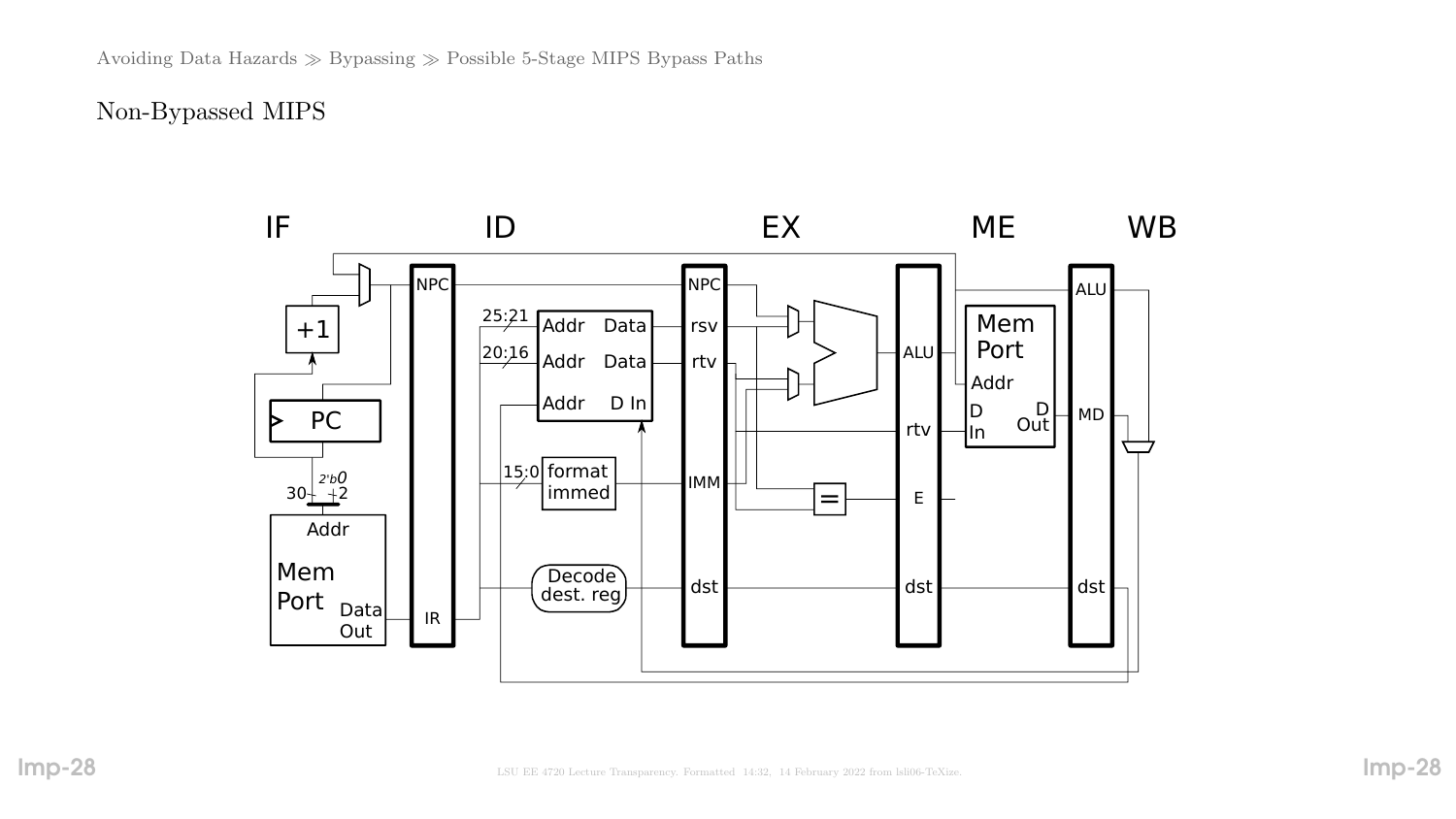Bypassed MIPS

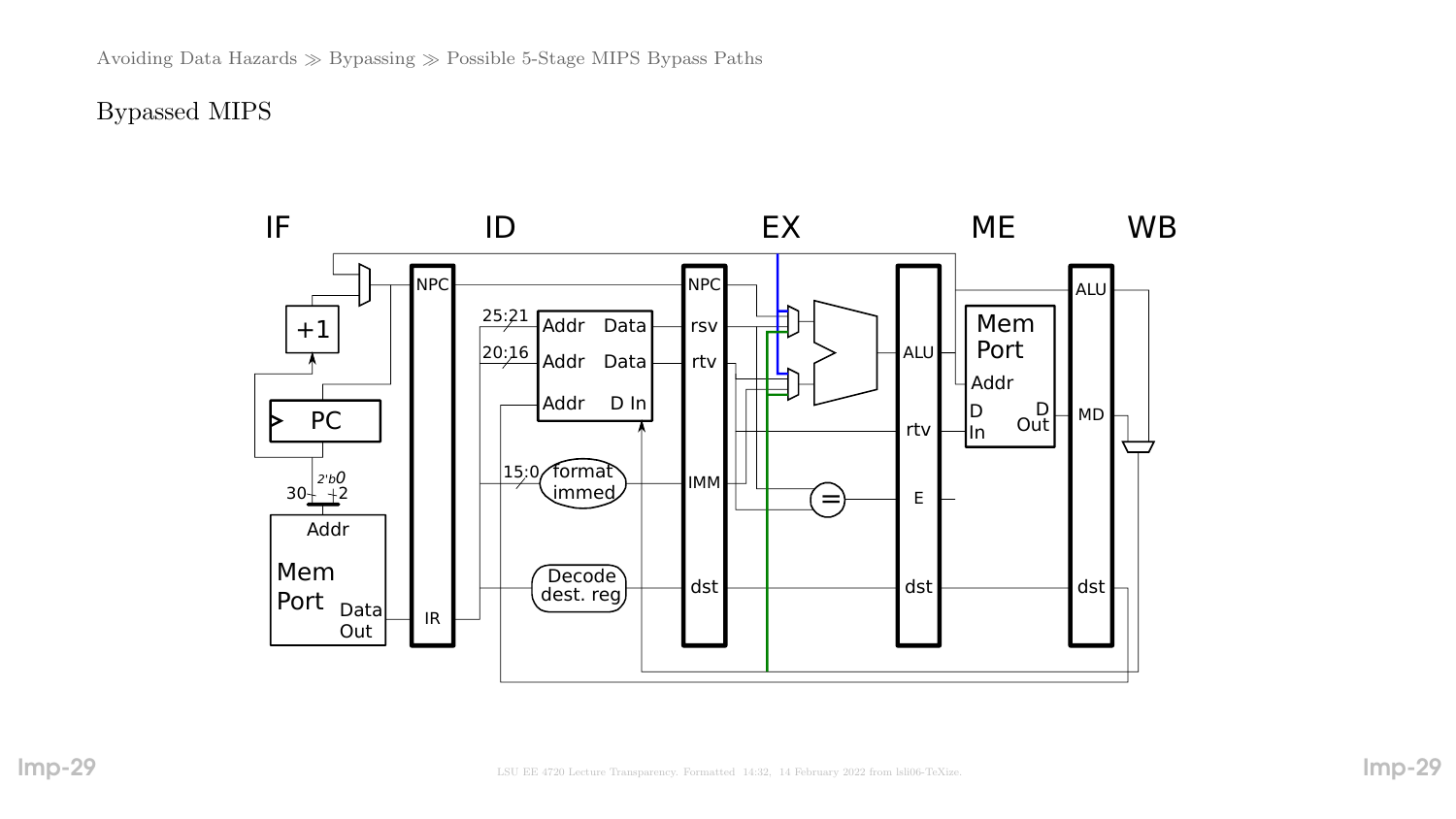Avoiding Data Hazards  $\gg$  Bypassing  $\gg$  Possible 5-Stage MIPS Bypass Paths

### MIPS Implementation With Some Bypass Paths

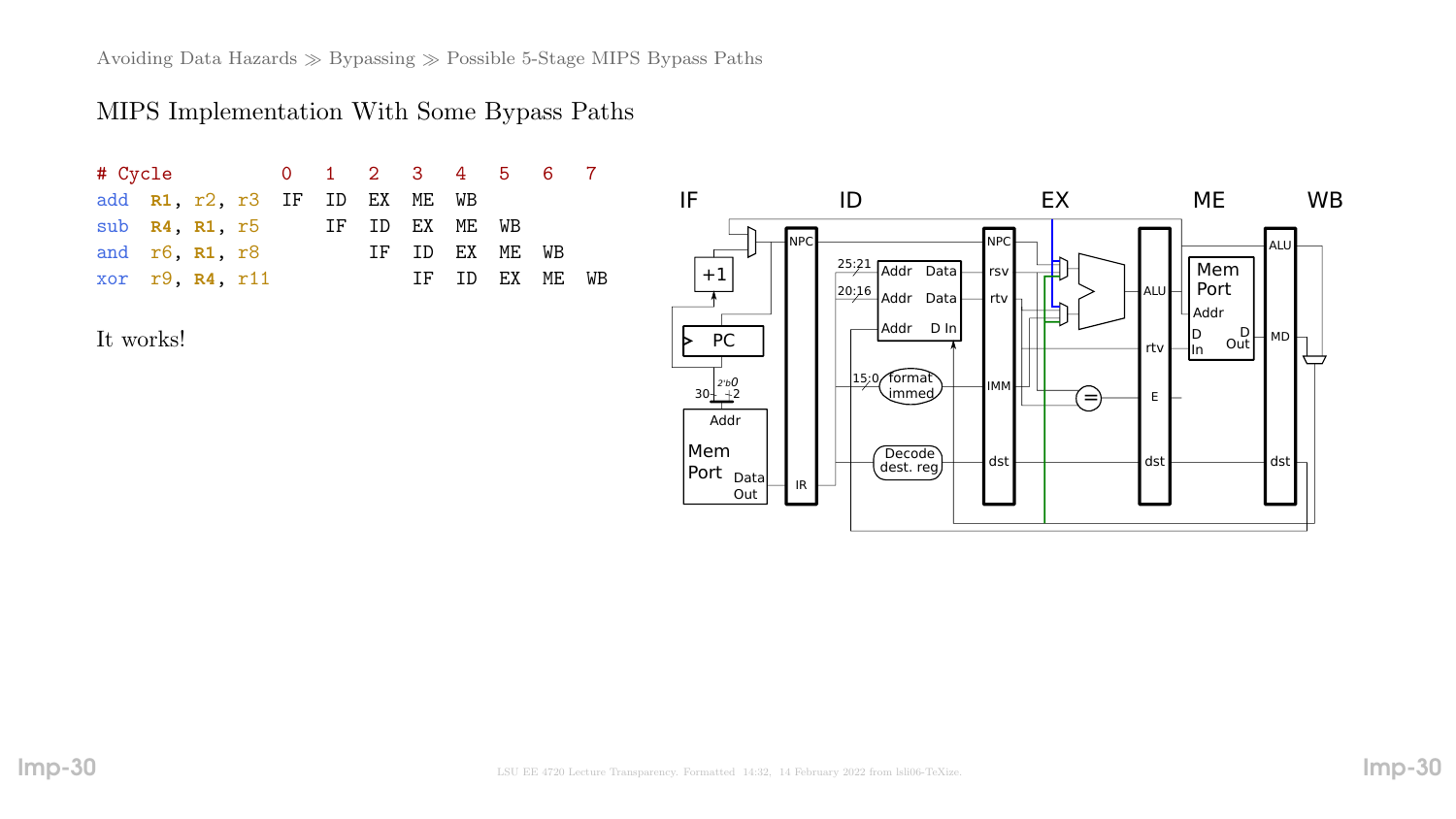Avoiding Data Hazards  $\gg$  Bypassing  $\gg$  Unbypassable Hazards

Some stalls unavoidable.

# Cycle 0 1 2 3 4 5 6 7 8 9 10 lw **R1**, 0(r2) IF ID EX ME WB add **R1**, **R1**, r4 IF ID -> EX ME WB sw 4(r2), R1 IF -> ID -----> EX ME WB addi r2, r2, 8 1F -----> ID EX ME WB

Stall due to lw could not be avoided with a bypass path (data not available in cycle 3).

Stall in cycles 5 and 6 could be avoided with a new bypass path.

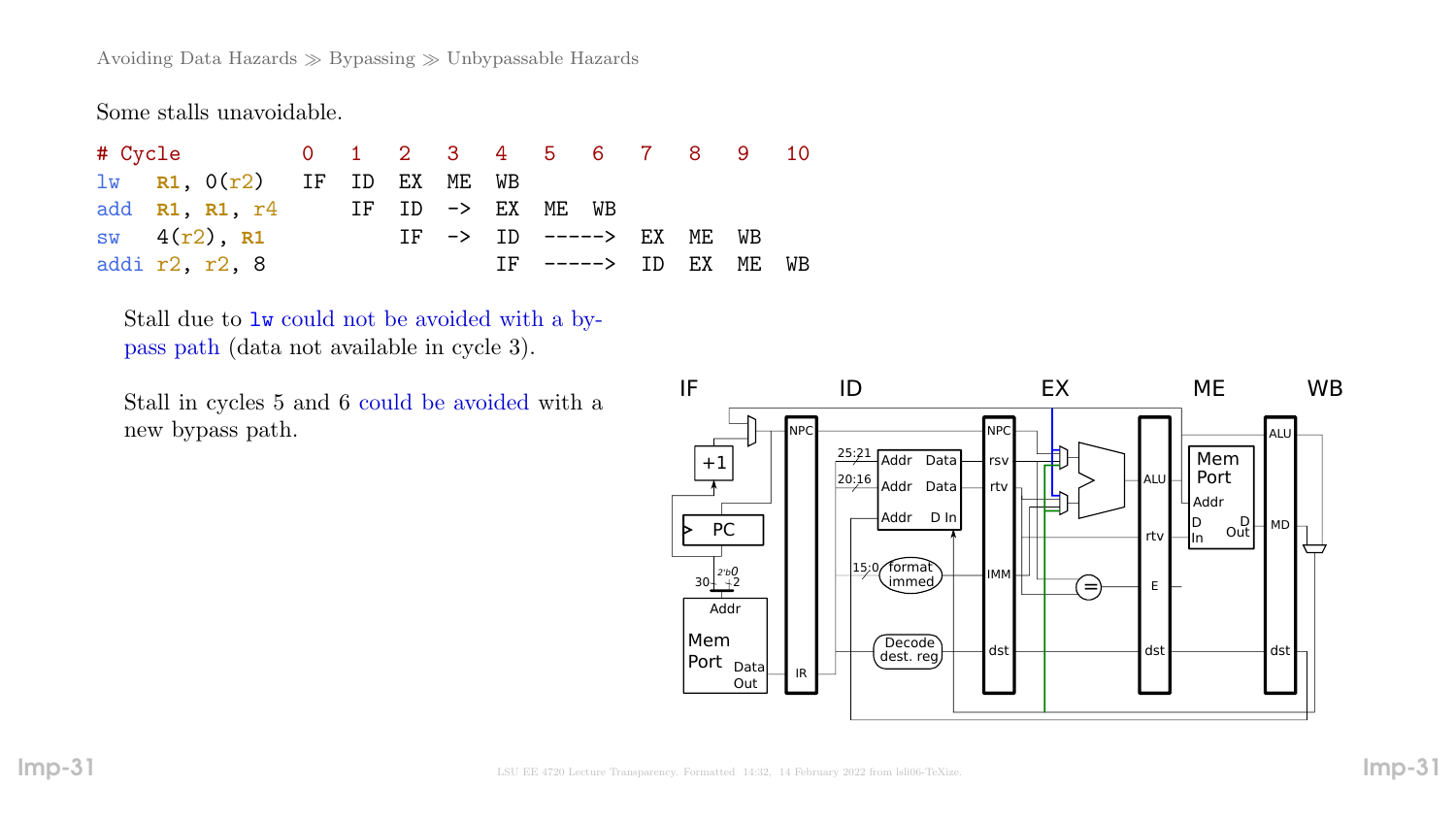Control Logic Design Example(s)

## Control Logic Design Example(s)

In this part design logic to determine dst . . .

. . . and using that the bypass control logic for lower ALU mux.

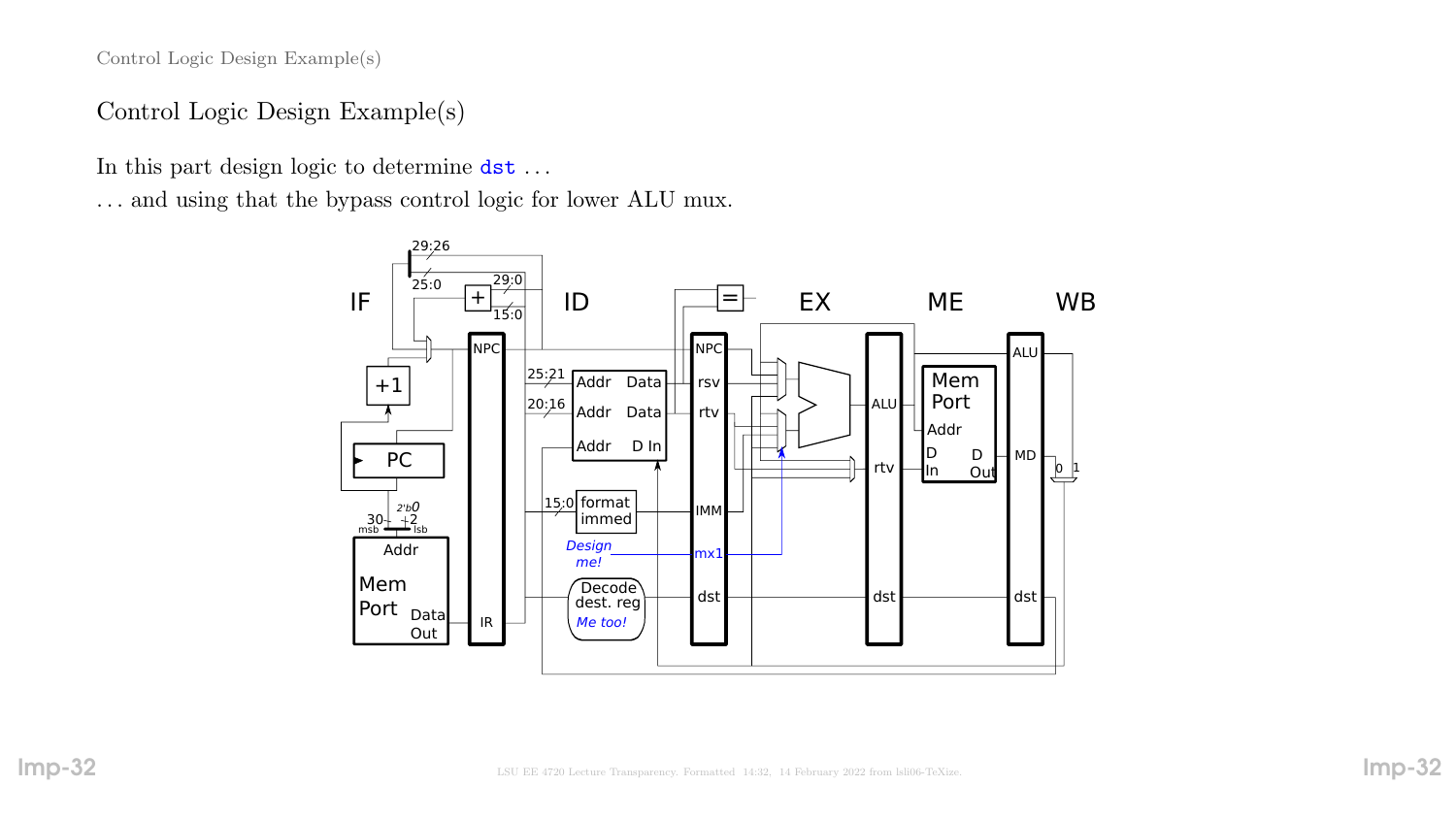Control Logic Design Example(s)  $\gg$  Logic to Determine Dst

Logic to determine dst for register file.

Note:  $\det$  is the register that will be written. . . . or 0 if no register is written.

Depending on the instruction . . . ... the value is in the **rd** or **rt** field ... . . . or is the constant 0 or 31.

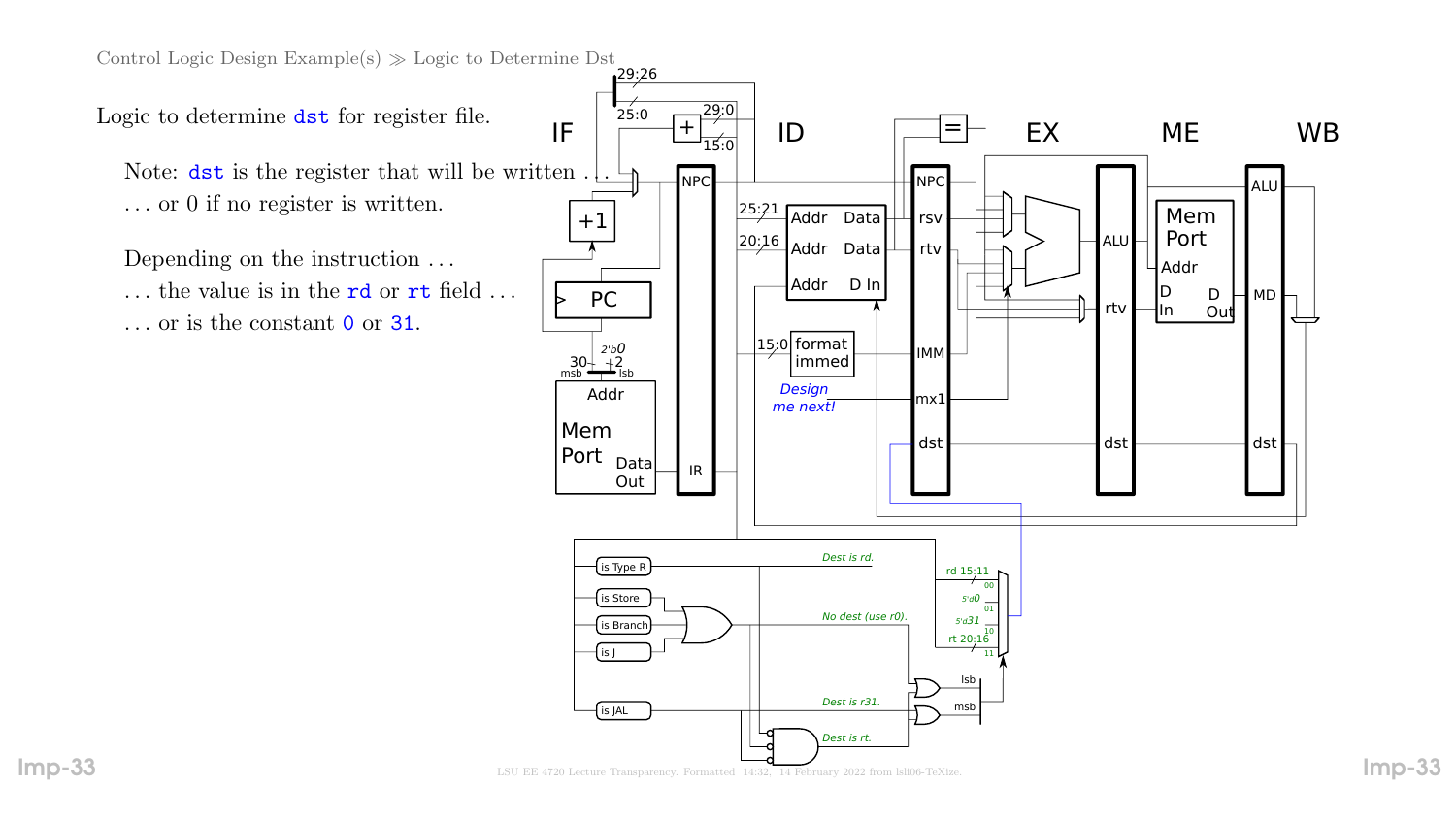Control Logic Design Example(s)  $\gg$  Bypass Control Logic for Lower ALU Mux



Imp-34 LSU EE 4720 Lecture Transparency. Formatted 14:32, 14 February 2022 from Isli06-TeXize.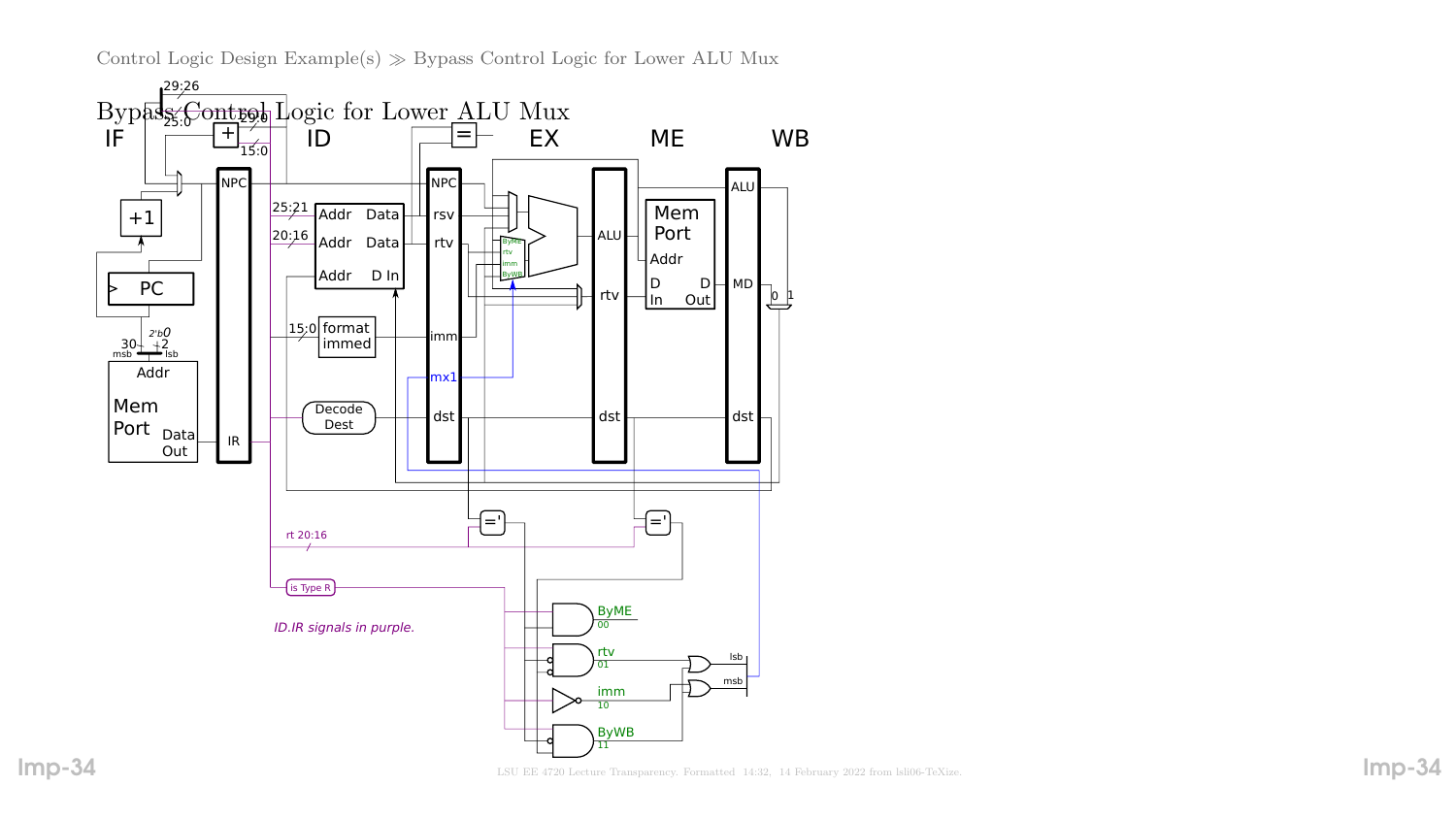Control Logic Design Example(s)  $\gg$  Bypass Control Logic for Lower ALU Mux

Notes about logic:

Control logic not minimized (for clarity).

Control Logic Generating dst.

Present in previous implementations, just not shown.

Determines which register gets written based on instruction.

Instruction categories used in boxes such as  $| =$  is Store (some instructions omitted):

 $=$  is Type R  $:$  All Type R instructions.

= is Store : All store instructions.

= is Branch : branches such as beq and bltz.

= is JAL  $\vert \cdot \vert$  = is J : Matches the exact instruction.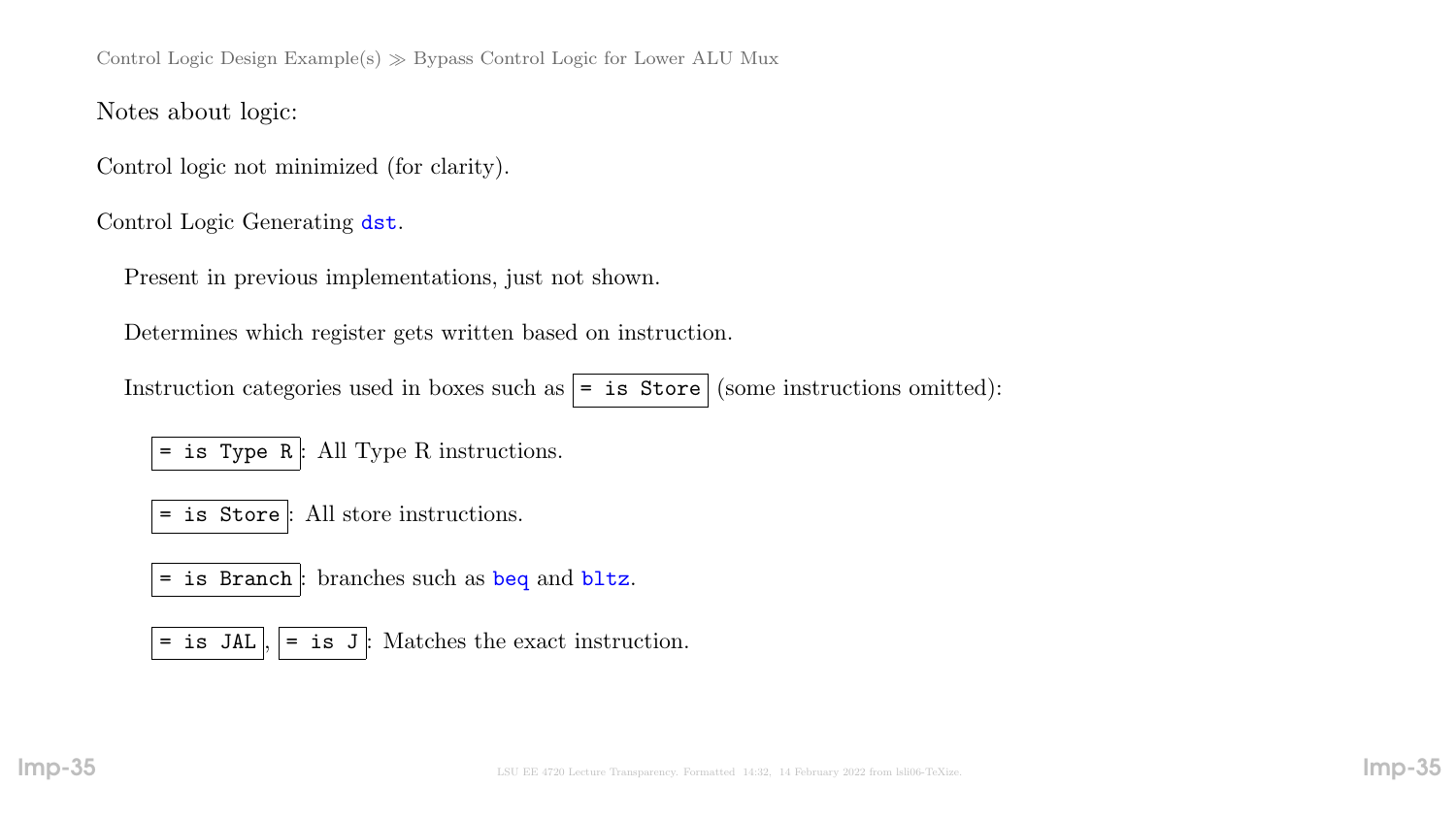Control Logic Design Example(s)  $\gg$  Bypass Control Logic for Lower ALU Mux

Logic Generating ID/EX.MUX.

 $=$ ' box determines if two register numbers are equal.

Register number zero is not equal register zero, nor any other register.

(The bypassed zero value might not be zero.)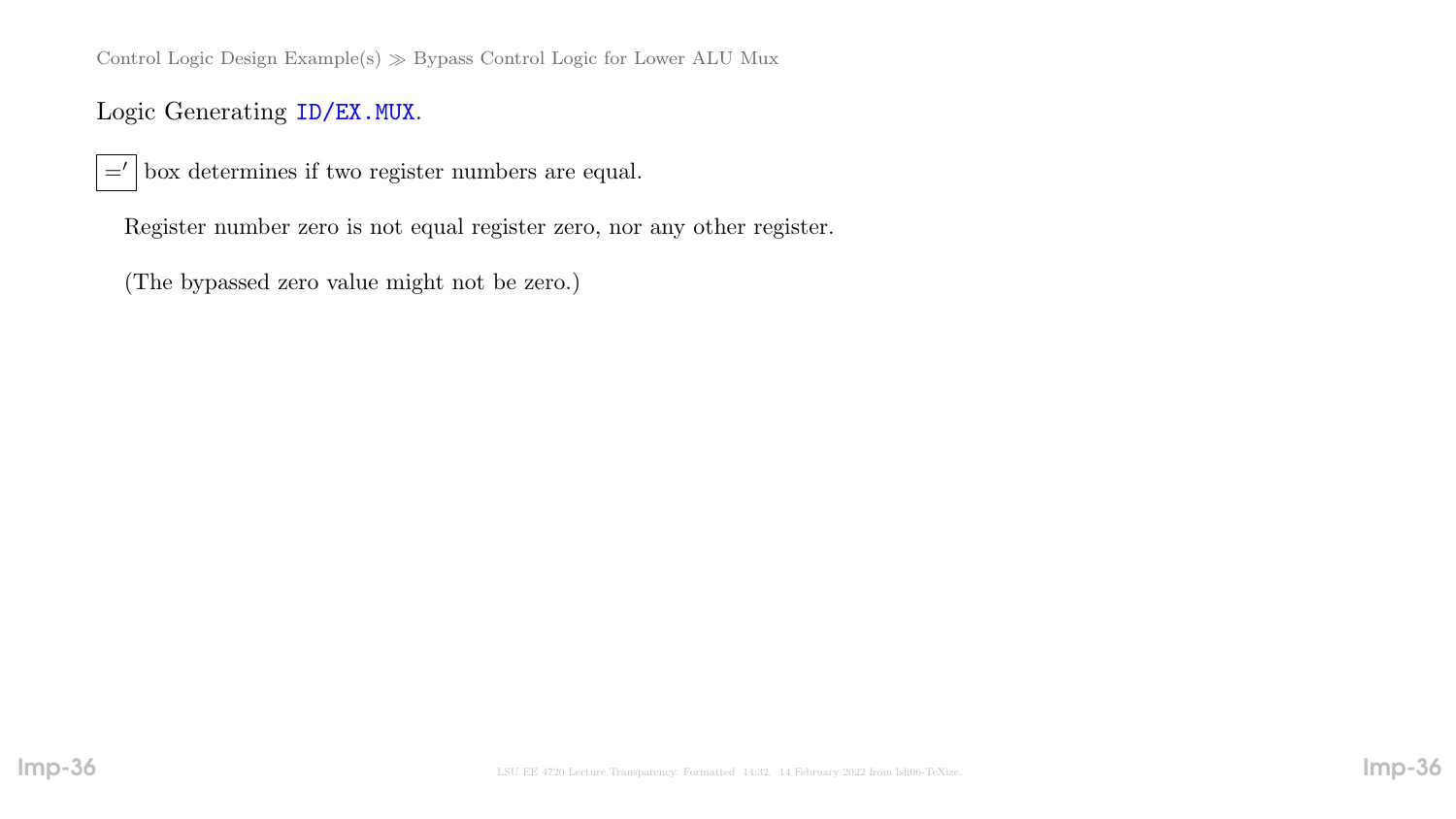#### Branch Hardware  $\gg$  Branch Execution

### Branch Hardware

Consider:

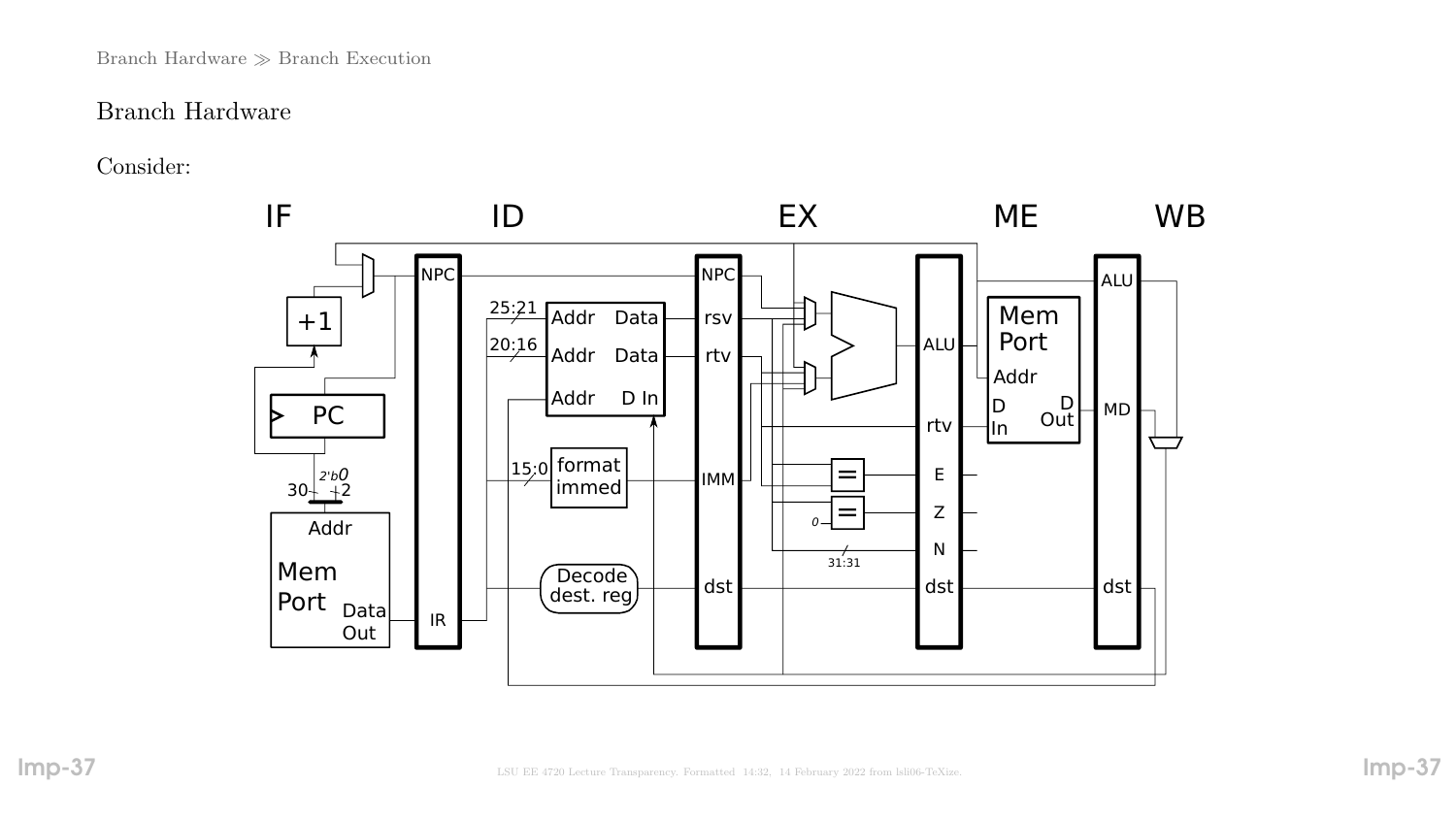

## Example of incorrect execution

|                        |  | $0x100$ bgtz $r4$ , TARGET IF ID EX ME WB     |  |  |    |    |    |       |  |
|------------------------|--|-----------------------------------------------|--|--|----|----|----|-------|--|
|                        |  | $0x104$ sub $r4$ , $r2$ , $r5$ IF ID EX ME WB |  |  |    |    |    |       |  |
|                        |  | $0 \times 108$ sw $0(r2)$ , r1 IF ID EX ME WB |  |  |    |    |    |       |  |
| $0x10c$ and r6, r1, r8 |  |                                               |  |  |    |    |    | WB    |  |
|                        |  | $0x110$ or r12, r13, r14                      |  |  |    |    |    |       |  |
| $\ddot{\phantom{0}}$   |  |                                               |  |  |    |    |    |       |  |
|                        |  | TARGET: # TARGET = $0x200$                    |  |  |    |    |    |       |  |
|                        |  | $0x200$ xor r9, r4, r11                       |  |  | ΙF | ID | EX | ME WB |  |

Branch is taken yet two instructions past delay slot (sub) complete execution.

Branch target finally fetched in cycle 4.

Problem: Two instructions following delay slot.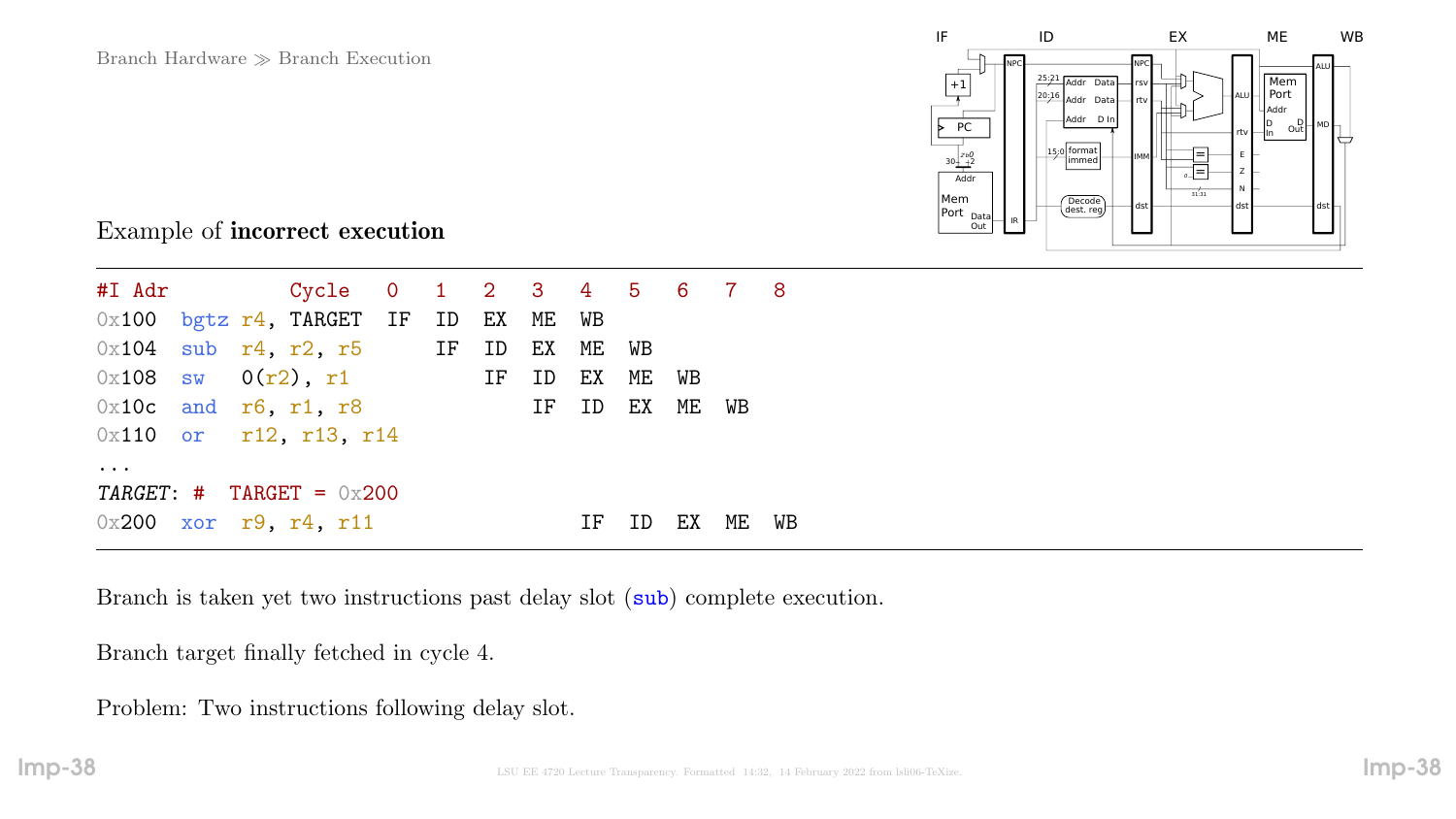# Handling Instructions Following a Taken Branch Delay Slot

Option 1: Don't fetch them.

Possible (with pipelining) because ...

... fetch starts  $(\mathbf{sw}\text{ in cycle }2)$  ...

. . . after branch decoded.

(Would be impossible . . .

. . . for non-delayed branch.)

|                                   |                        | $0x100$ bgtz $r4$ , TARGET IF ID EX ME WB     |  |    |    |    |           |             |    |    |
|-----------------------------------|------------------------|-----------------------------------------------|--|----|----|----|-----------|-------------|----|----|
|                                   |                        | $0x104$ sub $r4$ , $r2$ , $r5$ IF ID EX ME WB |  |    |    |    |           |             |    |    |
|                                   |                        | $0x108$ sw $0(r2)$ , r1                       |  | IF | ID | EX | ME WB     |             |    |    |
|                                   | $0x10c$ and r6, r1, r8 |                                               |  |    | IF |    |           | ID EX ME WB |    |    |
|                                   |                        | 0x110 or r12, r13, r14                        |  |    |    |    |           |             |    |    |
| $\bullet\quad\bullet\quad\bullet$ |                        |                                               |  |    |    |    |           |             |    |    |
|                                   |                        | TARGET: $\#$ TARGET = 0x200                   |  |    |    |    |           |             |    |    |
|                                   |                        | $0x200$ xor r9, r4, r11                       |  |    |    | ΙF | <b>ID</b> | EX          | ME | WB |

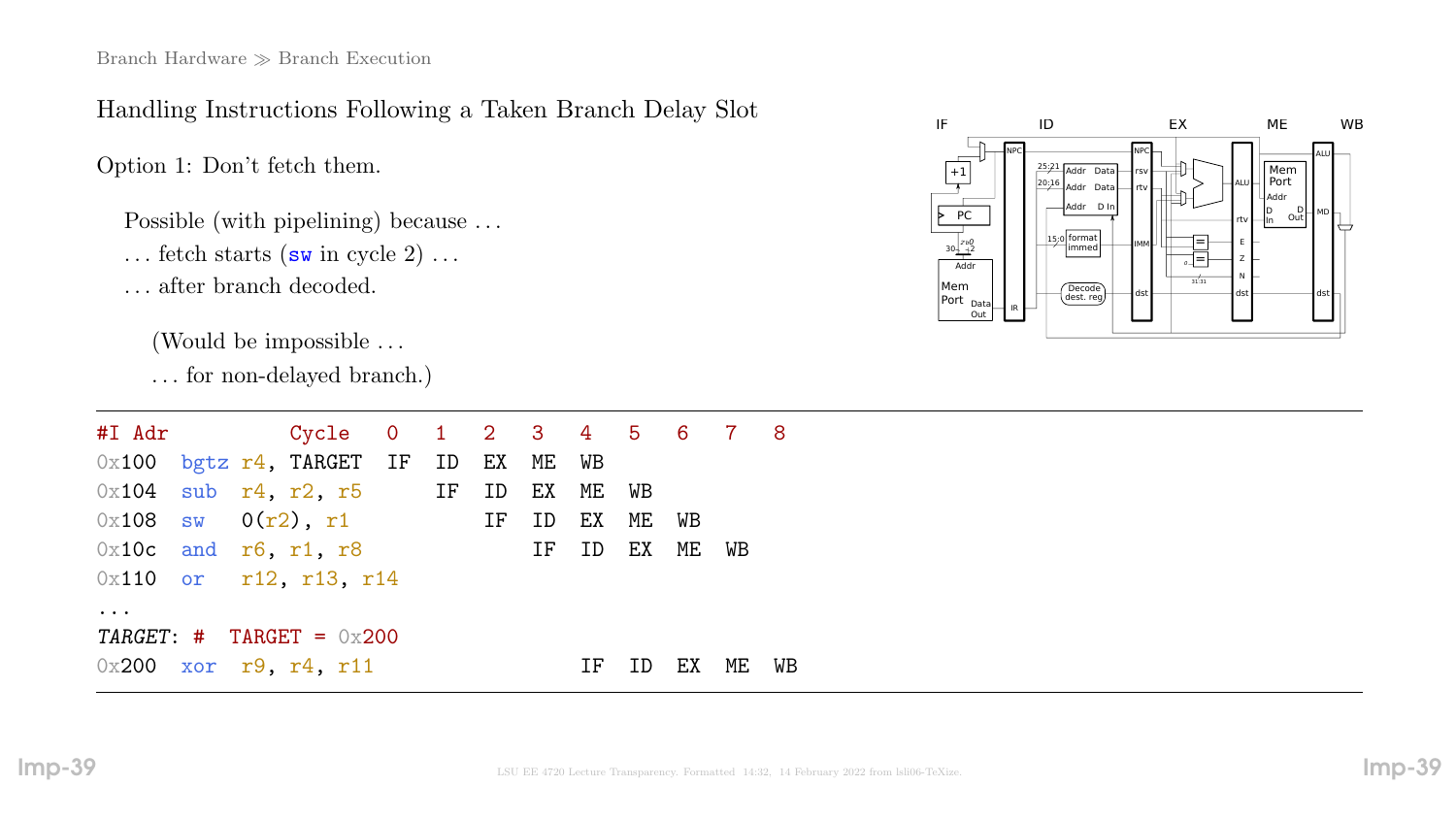#### Branch Hardware  $\gg$  Branch Execution

#### Handling Instructions Following a Taken Branch

Option 2: Fetch them, but squash (stop) them in a later stage.

This will work if instructions squashed . . .

. . . before modifying architecturally visible storage (registers and memory).

Memory modified in ME stage and registers modified in WB stage . . . . . . so instructions must be stopped before beginning of ME stage.

Can we do it? Depends depends where branch instruction is.

In example, need to squash sw before cycle 5.

During cycle 3 bgtz in ME ...

. . . it has been decoded and the branch condition is available . . .

... so we know whether the branch is taken ...

... so sw can easily be squashed before cycle 5.

Option 2 will be used.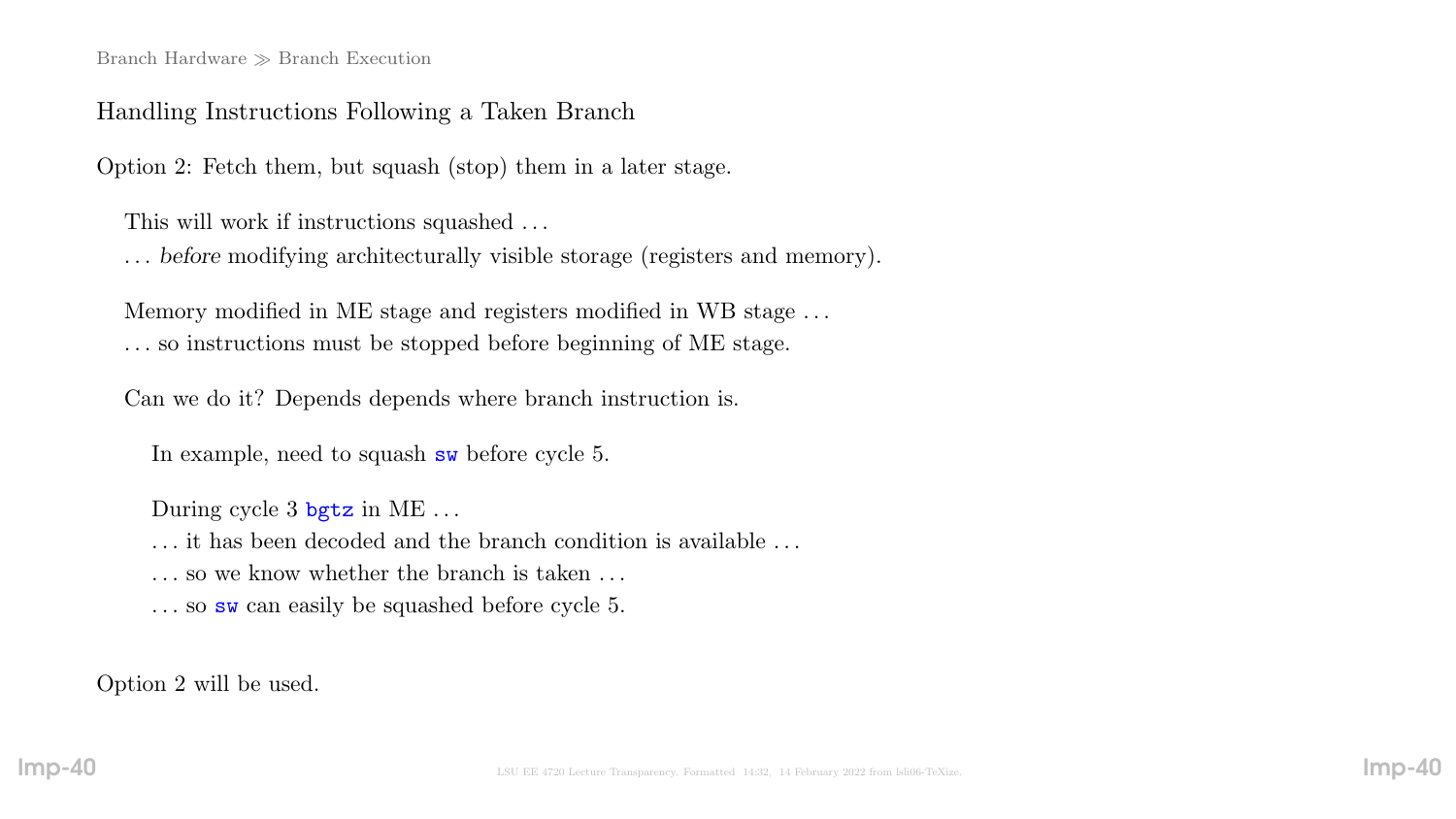# Instruction Squashing

# In-Flight Instruction:: An instruction in the execution pipeline.

Later in the semester a more specific definition will be used.

Squashing:: [an instruction] preventing an in-flight instruction . . .

. . . from writing registers, memory or any other visible storage.

Squashing also called: nulling, abandoning, and cancelling..

Like an insect, a squashed instruction is still there (in most cases) but can do no harm.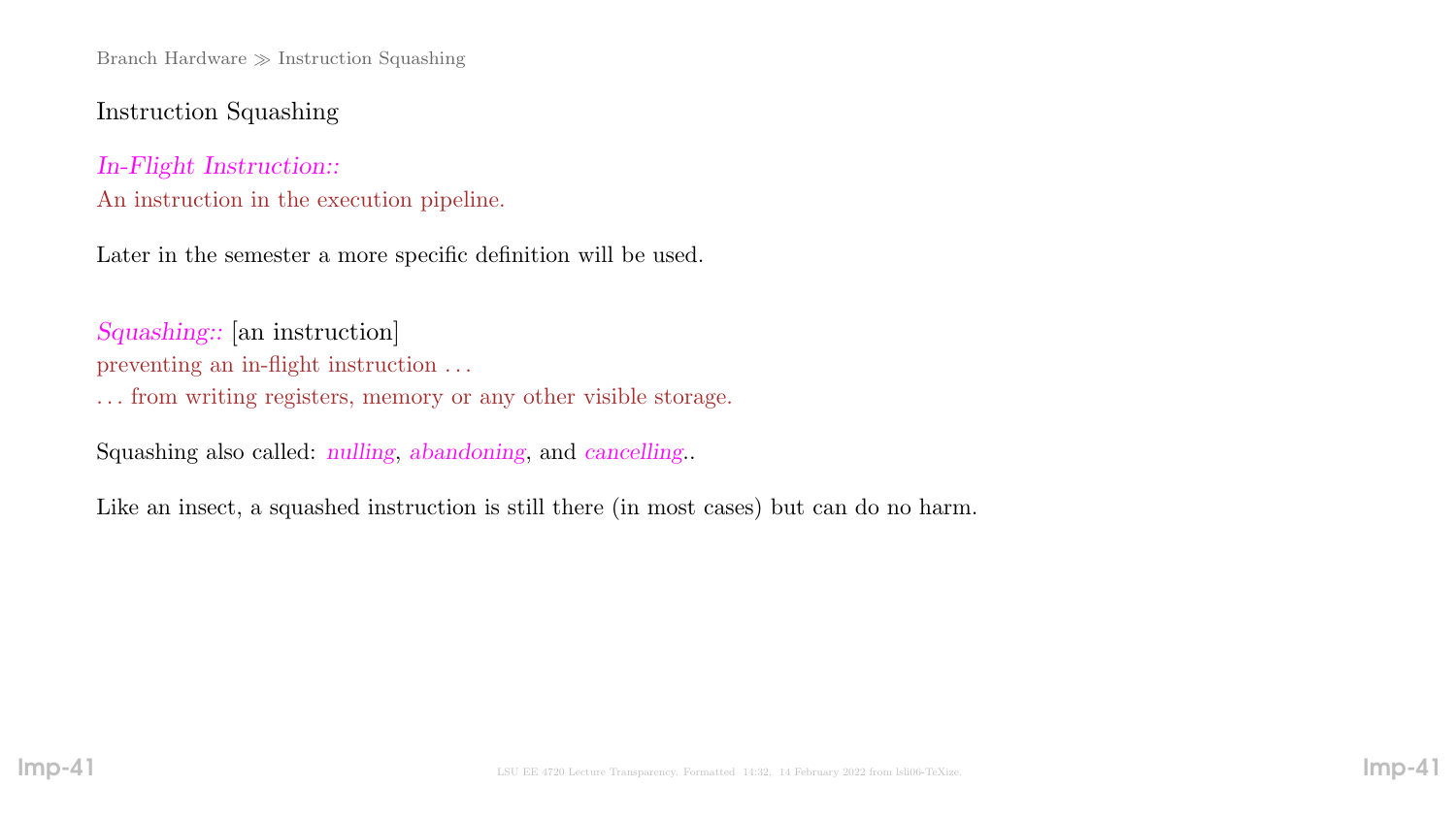Squashing Instruction in Example MIPS Implementation

Two ways to squash.

• Prevent it from writing architecturally visible storage.

Replace destination register control bits with zero. (Writing zero doesn't change anything.)

Set memory control bits (not shown so far) for no operation.

• Change Operation to nop.

Would require changing many control bits.

Squashing shown that way here for brevity.

Illustrated by placing a nop in IR.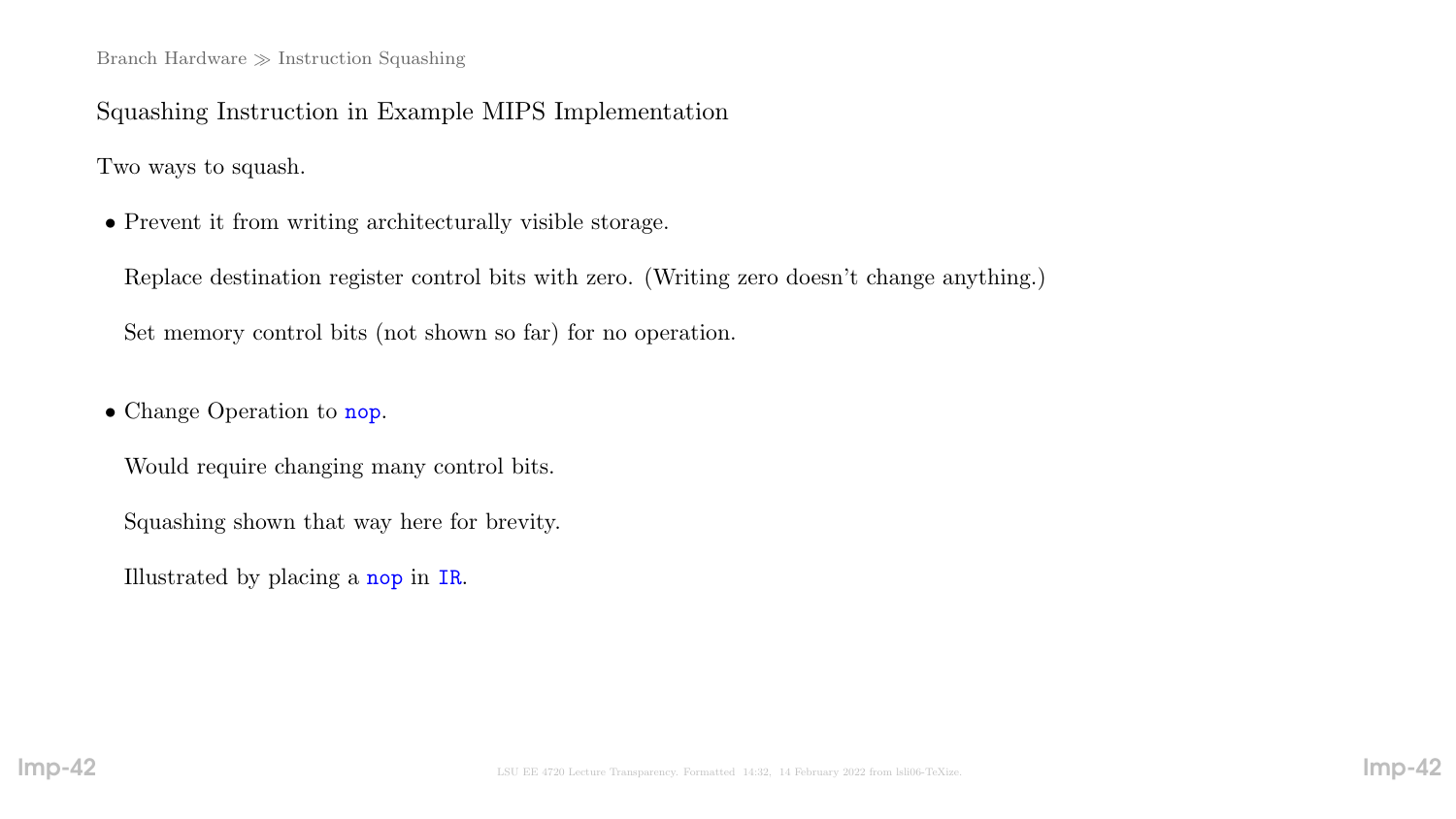#### Branch Hardware  $\gg$  Instruction Squashing

Why not replace squashed instructions with target instructions?

Because there is no straightforward and inexpensive way . . . . . . to get the instructions where and when they are needed.

(Curvysideways and expensive techniques covered in Chapter 4.)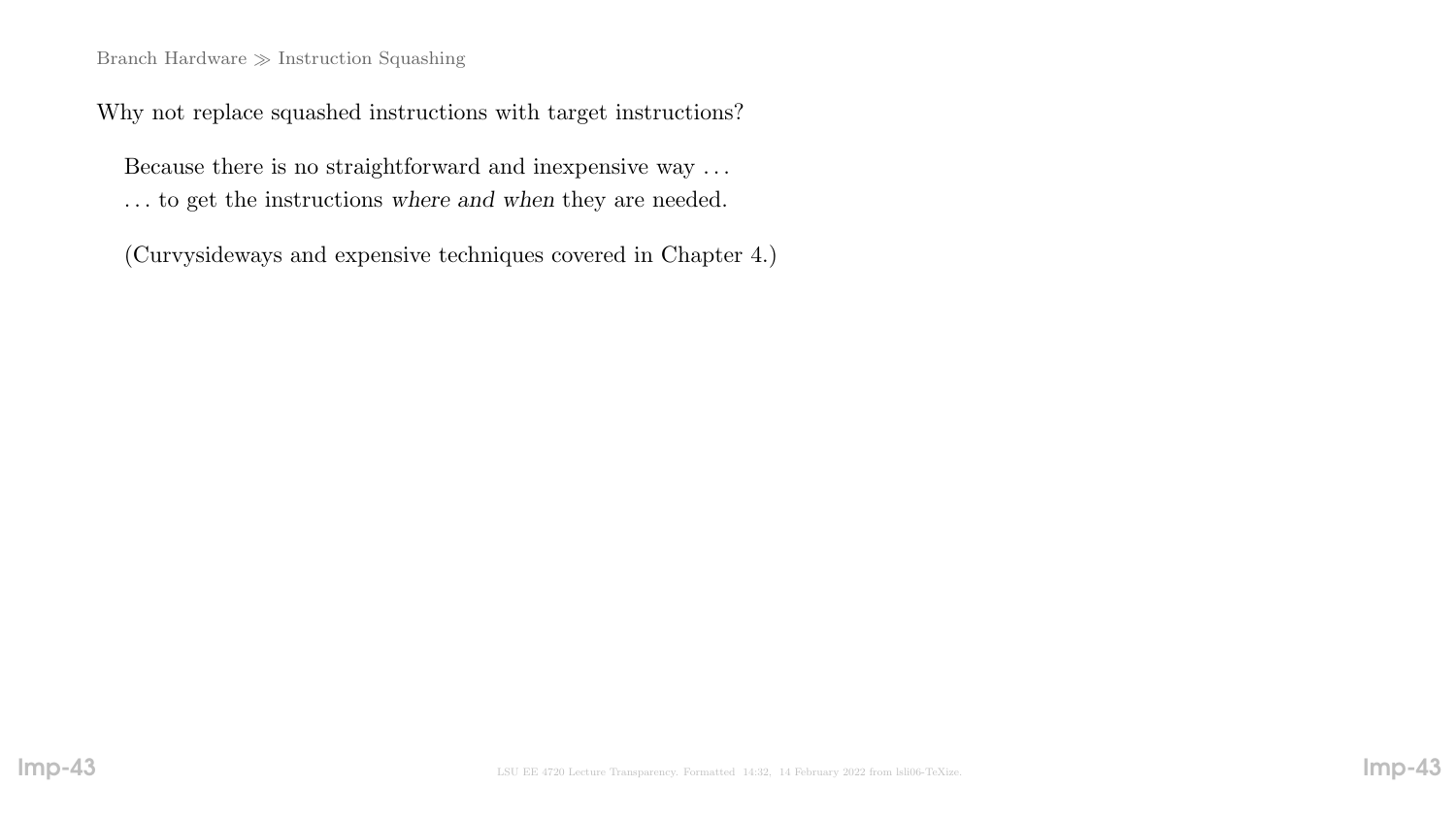MIPS implementation used so far.

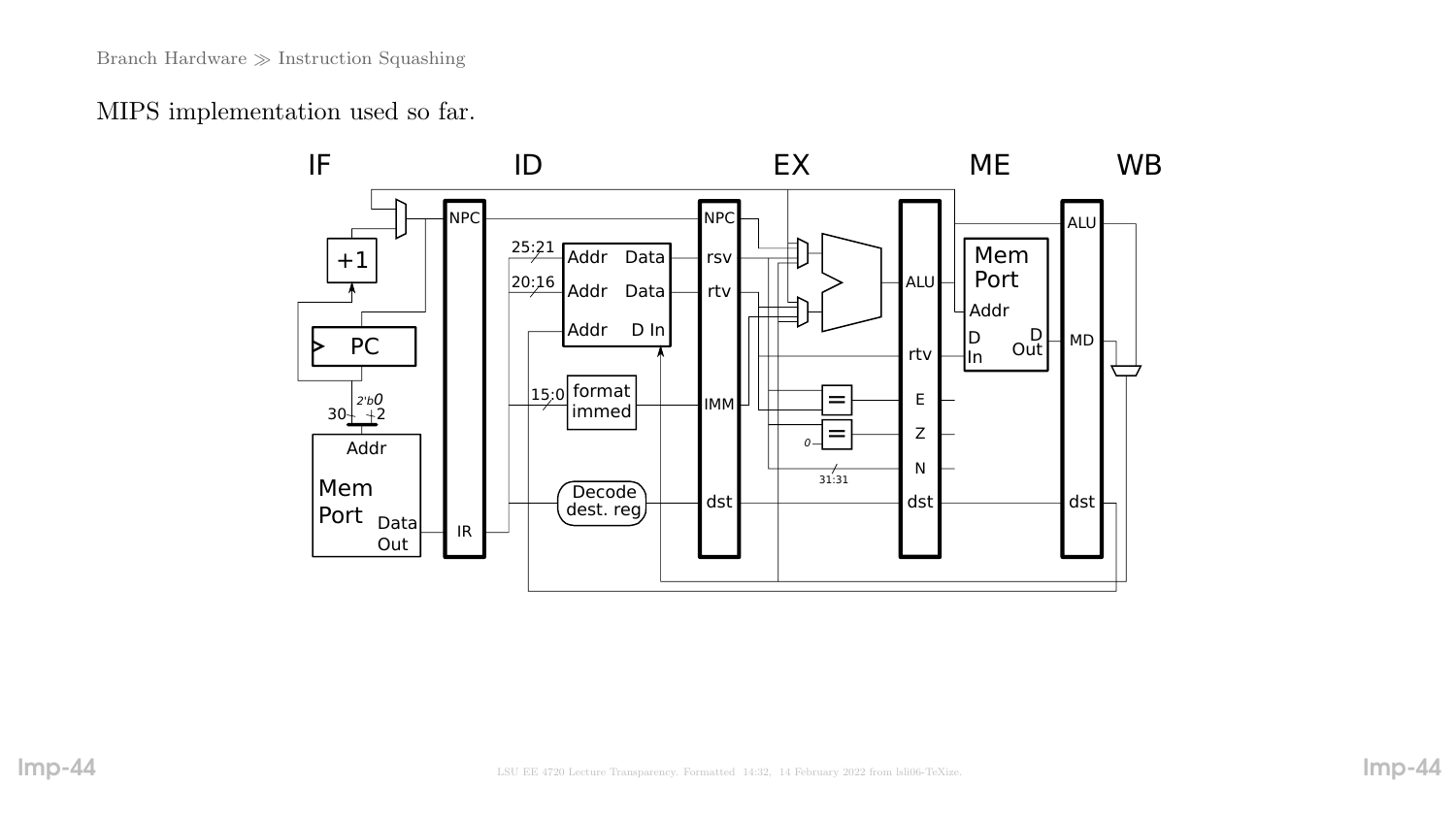## Example of correct execution

#I Adr Cycle 0 1 2 3 4 5 6 7 8 0x100 bgtz r4, TARGET IF ID EX ME WB  $0x104$  sub  $r4$ ,  $r2$ ,  $r5$  IF ID EX ME WB  $0 \times 108$  sw  $0(r2)$ , r1 IF IDx  $0x10c$  and r6, r1, r8 IFx 0x110 or r12, r13, r14 ... TARGET:  $\#$  TARGET = 0x200  $0x200$  xor r9, r4, r11 IF ID EX ME WB

Branch outcome known at end of cycle 2 . . .

... wait for cycle 3 when doomed instructions (sw and and) in flight ...

... and squash them so in cycle 4 they act like nops.

Two cycles (2, and 3), are lost.

The two cycles called a *branch penalty*.

Two cycles can be alot of cycles, is there something we can do?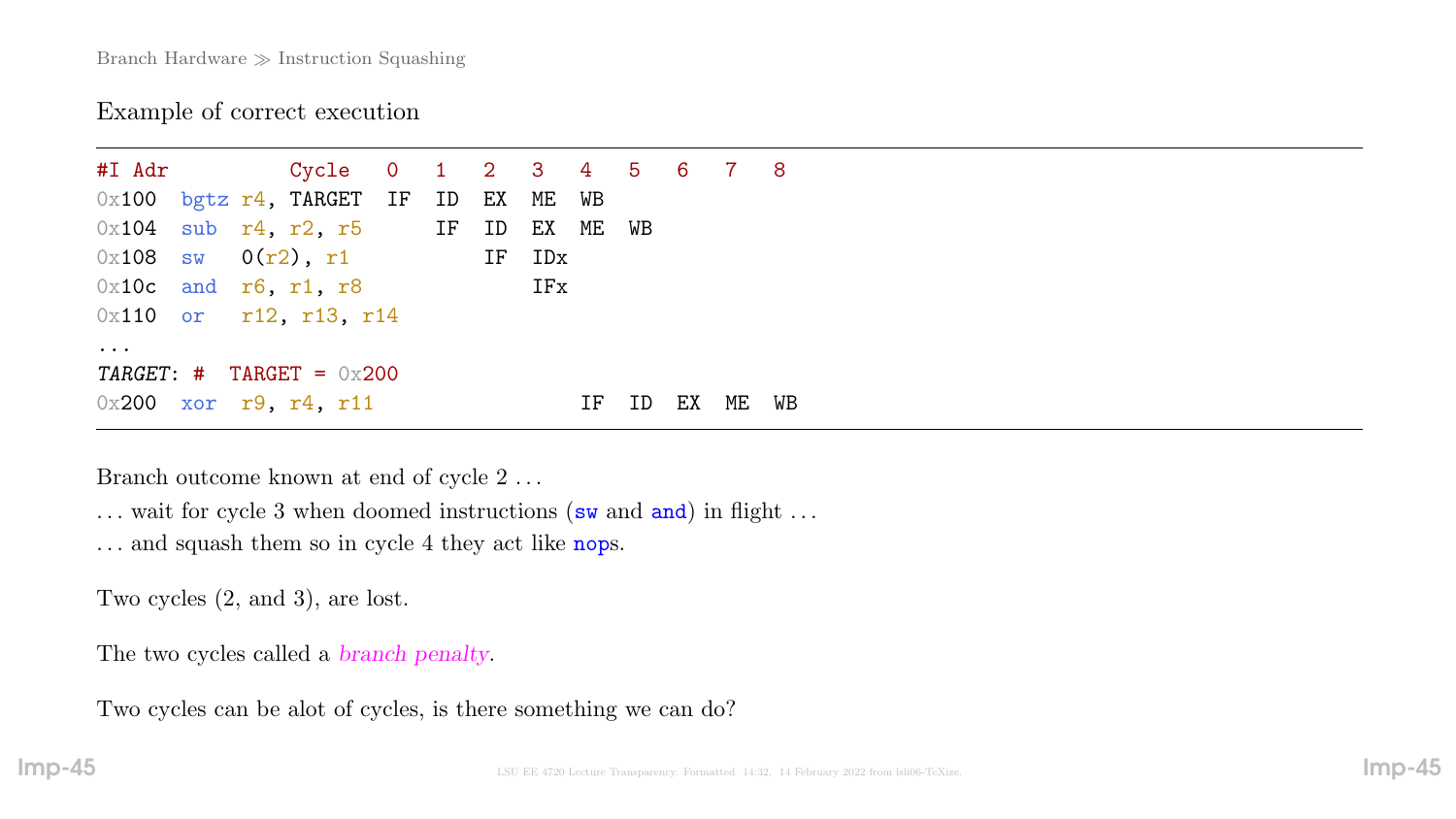Zero-Cycle Branch Delay Implementation



Compute branch target address in ID stage.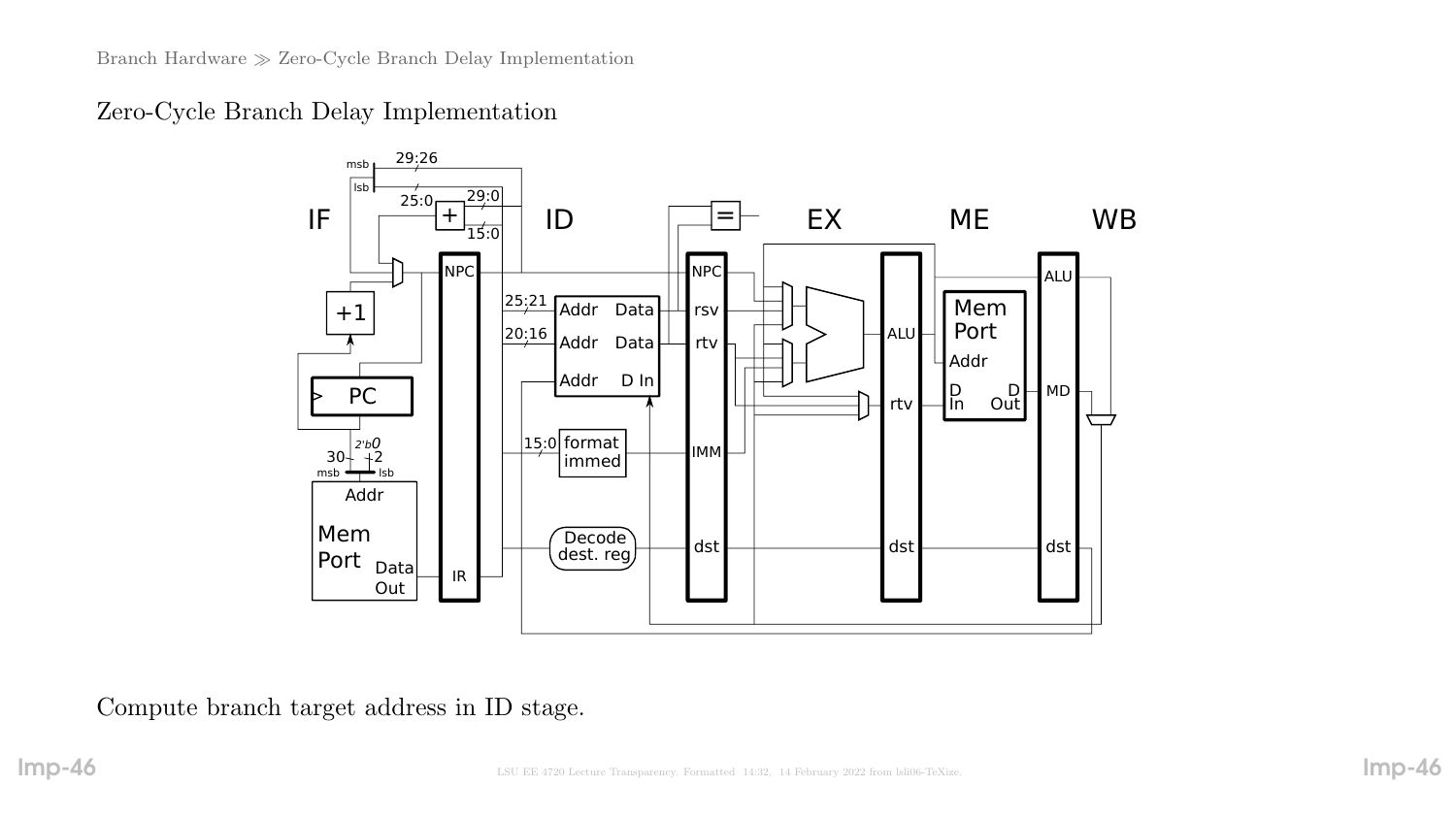Branch Hardware  $\gg$  Zero-Cycle Branch Delay Implementation

Compute branch target and condition in ID stage.

Workable because register values not needed to compute branch address and . . . . . . branch condition can be computed quickly.

Now how fast will code run?

#I Adr Cycle 0 1 2 3 4 5 6 7 8  $0x100$  bgtz  $r4$ , TARGET IF ID EX ME WB  $0x104$  sub  $r4$ ,  $r2$ ,  $r5$  IF ID EX ME WB  $0x108$  sw  $0(r2)$ , r1 0x10c and r6, r1, r8 0x110 or r12, r13, r14 ...  $TARGE: # TARGE = 0 \times 200$  $0x200$  xor r9, r4, r11 IF ID EX ME WB

No penalty, not a cycle wasted!!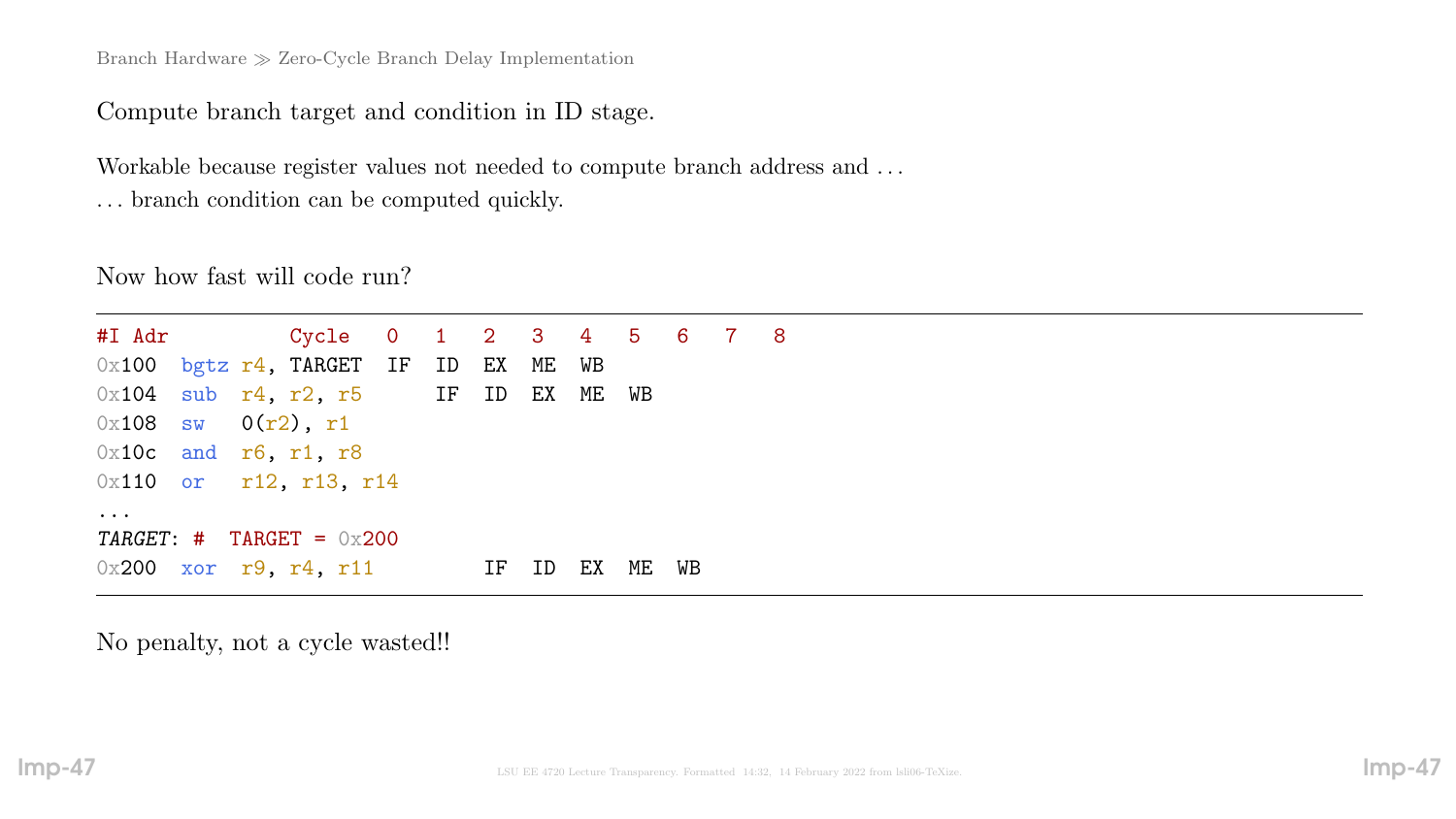Control Logic for some Control Transfers

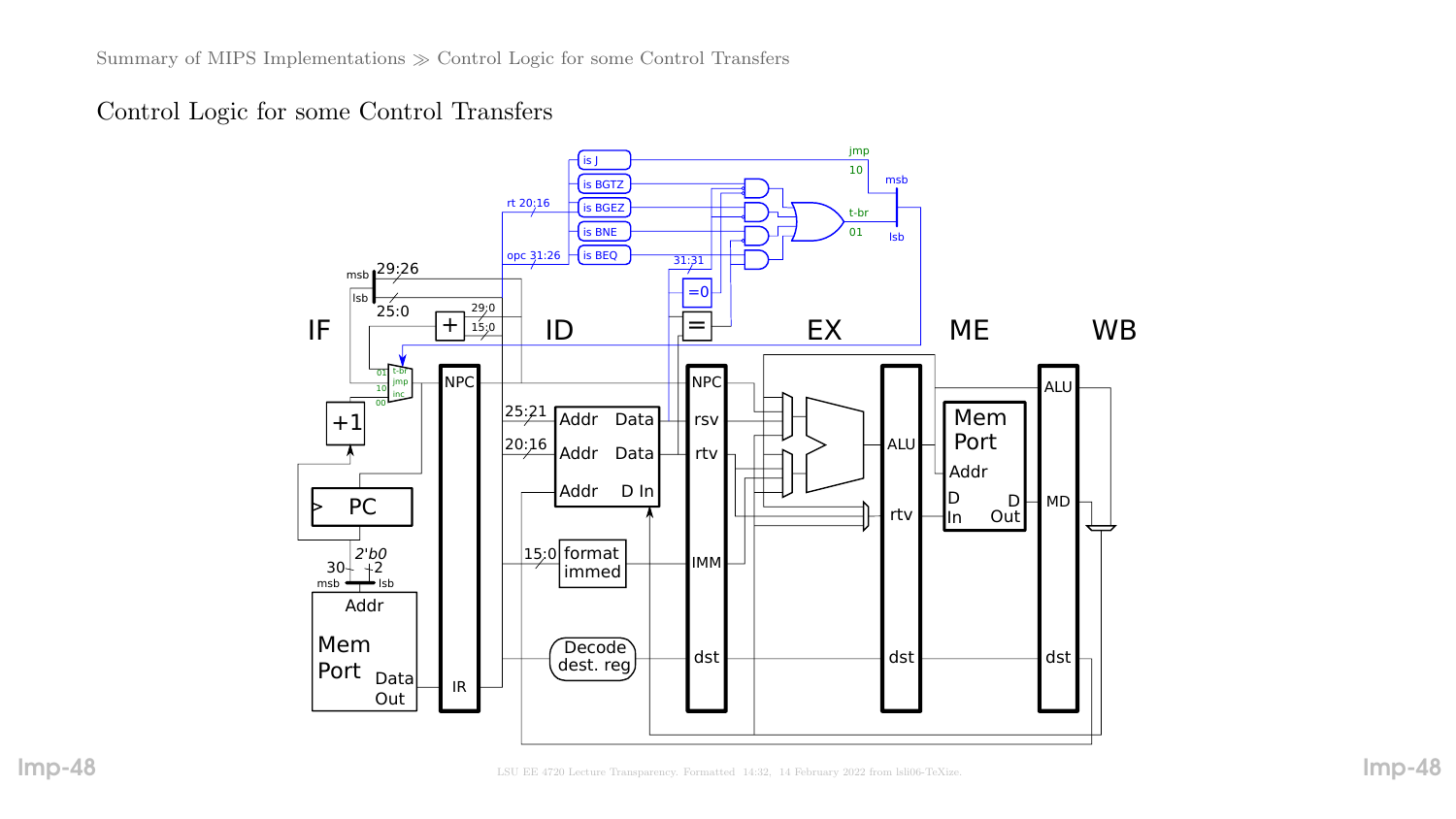## Non-Bypassed MIPS

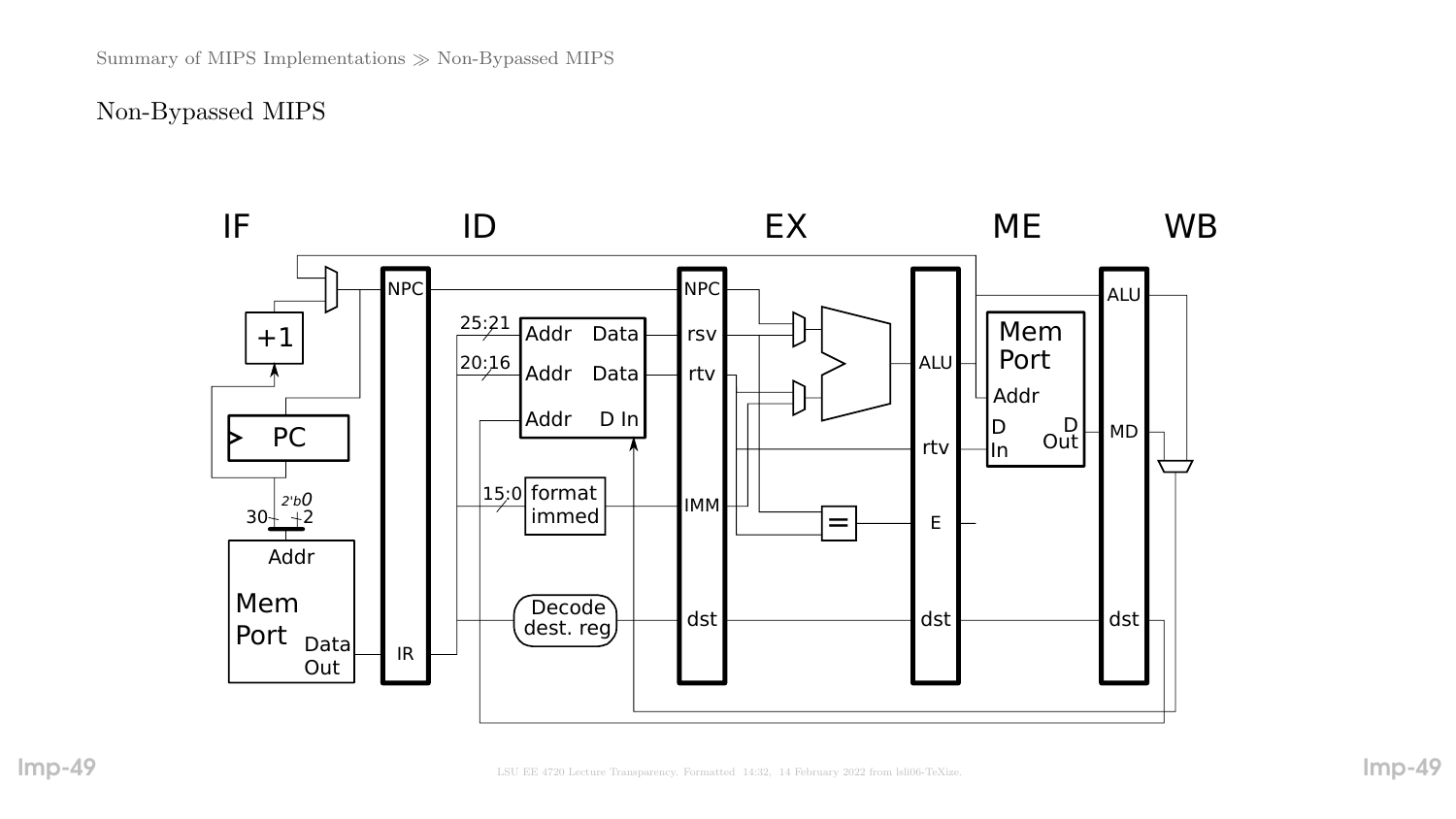Bypassed MIPS